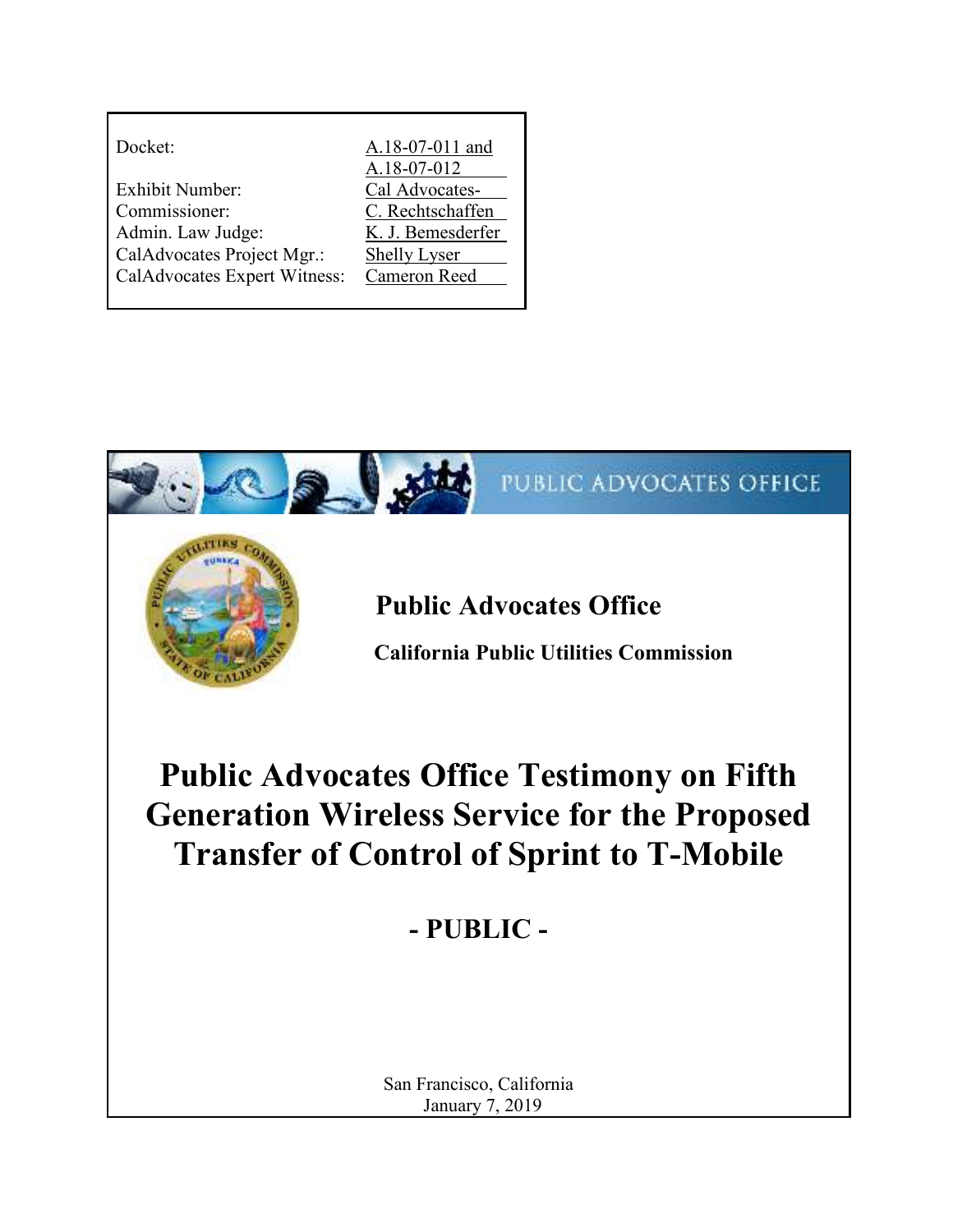### **MEMORANDUM**

This report was prepared by Cameron Reed of the Public Advocates Office at the California Public Utilities Commission (Public Advocates Office or Cal Advocates) under the general supervision of Program & Project Supervisor, Shelly Lyser. Attachment A to this testimony is a statement of qualifications from Cameron Reed. The Public Advocates Office is represented in this proceeding by legal counsel, Travis Foss.

| <b>Chapter</b> | <b>Description</b>                                                    |
|----------------|-----------------------------------------------------------------------|
|                | <b>Introduction:</b> Background information about the importance of a |
|                | thorough review of the merger.                                        |
| П              | Fifth Generation Wireless Standards: A discussion about Fifth         |
|                | Generation Wireless technologies, standards, and deployment.          |
| Ш              | <b>Conclusion:</b> A summary of the main points of discussion.        |

This testimony is comprised of the following chapters: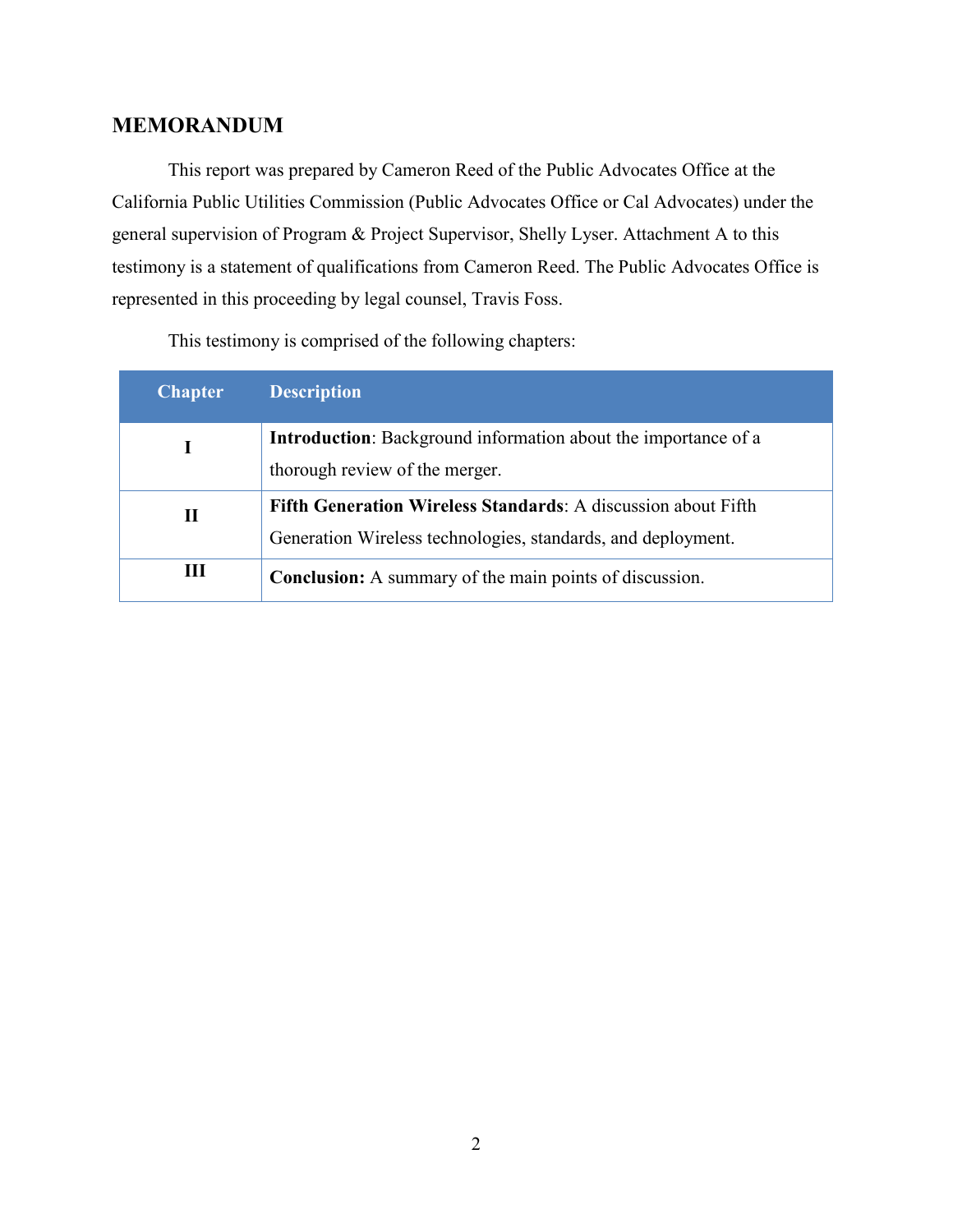# **TABLE OF CONTENTS**

| A. The Capabilities of IMT-2020 Dictate That 5G Services Will Have Faster Broadband                                                                                      |  |
|--------------------------------------------------------------------------------------------------------------------------------------------------------------------------|--|
| B. 5G Wireless Infrastructure Improvements Will Depend Mostly on Network and Cell Site                                                                                   |  |
| C. New T-Mobile's 5G Deployment Plans Outpace Projected Customer Adoption Rates and<br>Sprint and T-Mobile Are Capable of Independently Deploying 5G Wireless Service 12 |  |
| 1. Rural Deployment Will Depend on Capital Investment, Not New Spectrum. T-Mobile                                                                                        |  |
| 2. New T-Mobile's In-home Broadband Concept is Neither Fully Planned nor a Unique                                                                                        |  |
|                                                                                                                                                                          |  |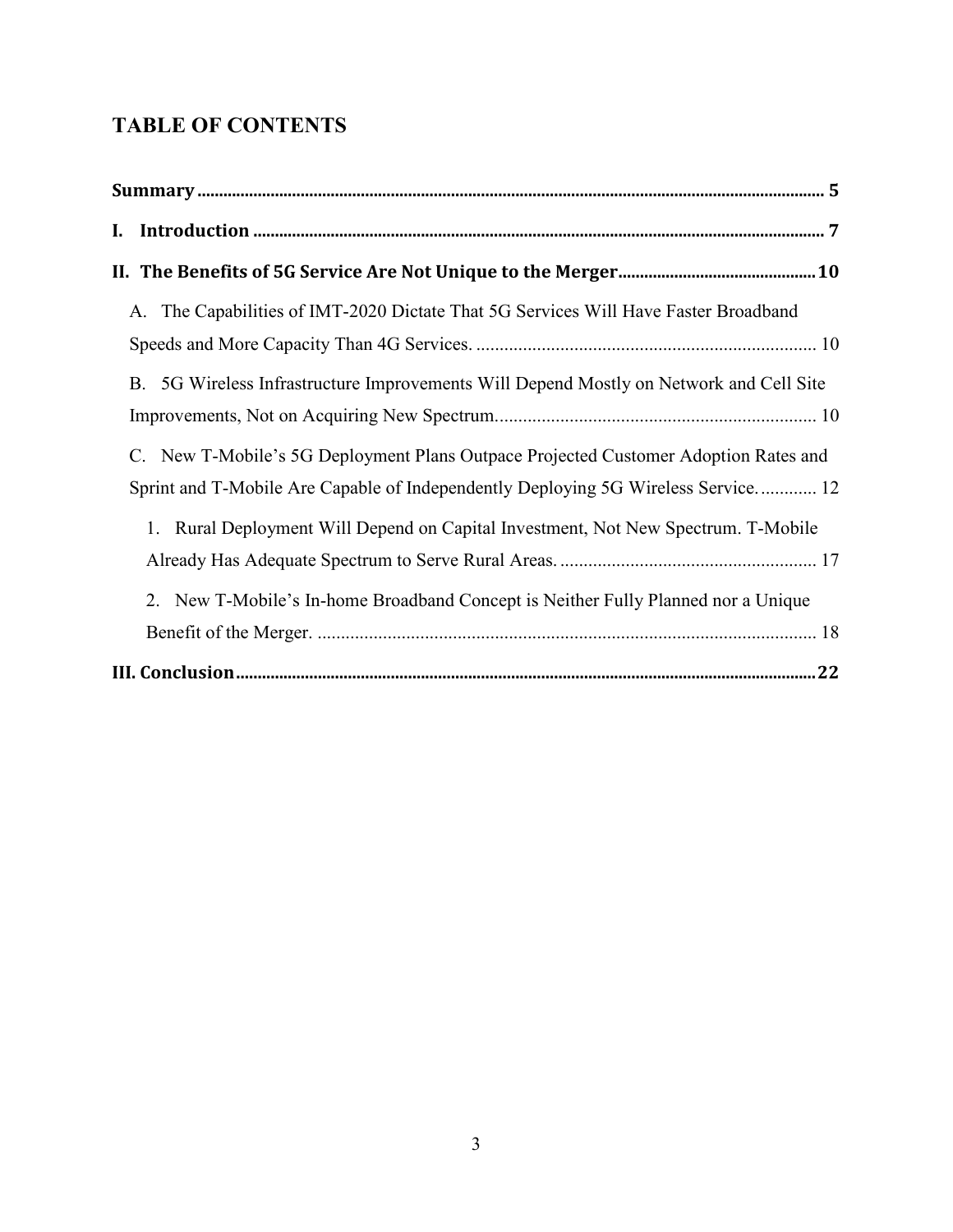# **ATTACHMENTS**

**Page**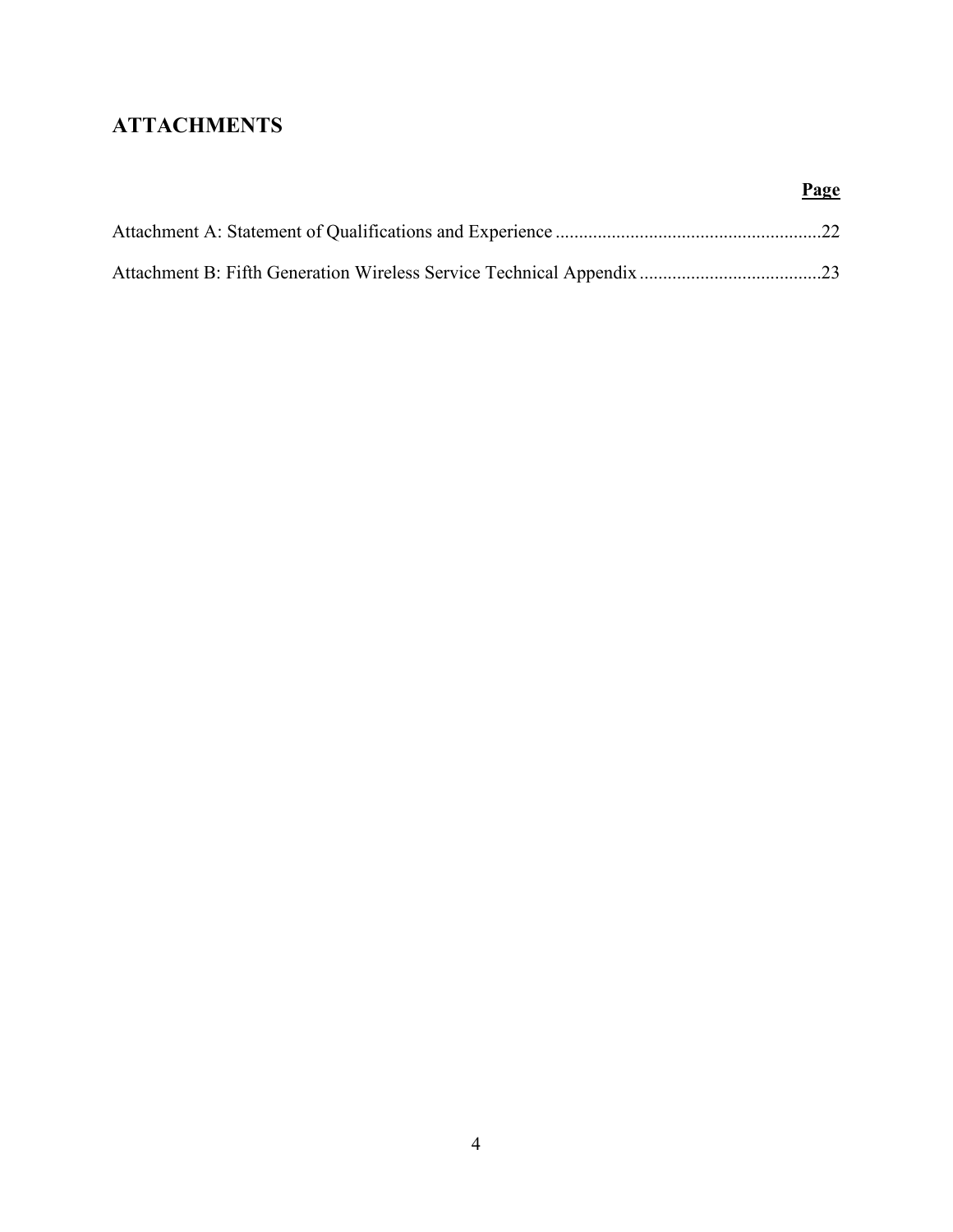# 1 **SUMMARY**

| $\overline{2}$                   | An essential part of the required public interest review is an examination of whether the                                                                                                                                                                                                                                                                                                               |  |
|----------------------------------|---------------------------------------------------------------------------------------------------------------------------------------------------------------------------------------------------------------------------------------------------------------------------------------------------------------------------------------------------------------------------------------------------------|--|
| $\overline{3}$                   | merger will maintain or improve the quality of service for California customers. The Amended                                                                                                                                                                                                                                                                                                            |  |
| $\overline{4}$                   | Assigned Commissioner's Scoping Memo and Ruling filed October 4, 2018, (Scoping Memo)                                                                                                                                                                                                                                                                                                                   |  |
| 5                                | makes this requirement clear by asking what new services would arise from the merger, $\frac{1}{2}$ how the                                                                                                                                                                                                                                                                                             |  |
| 6                                | merger will impact service quality, $\frac{2}{3}$ and whether the benefits of the merger exceed any                                                                                                                                                                                                                                                                                                     |  |
| $\overline{7}$                   | detriments. <sup>3</sup> In answering these questions, this testimony examined Sprint Spectrum L.P                                                                                                                                                                                                                                                                                                      |  |
| 8                                | (Sprint), Virgin Mobile USA, L.P. (Virgin), and T-Mobile USA, Inc., A Delaware Corporation                                                                                                                                                                                                                                                                                                              |  |
| 9                                | (T-Mobile) (Collectively "Applicants") claims of purported service benefits of the merger.                                                                                                                                                                                                                                                                                                              |  |
| 10                               | <b>Key Findings:</b>                                                                                                                                                                                                                                                                                                                                                                                    |  |
| 11                               | The key findings of my review of the Applicant's proposed 5G wireless service include                                                                                                                                                                                                                                                                                                                   |  |
| 12                               | the following:                                                                                                                                                                                                                                                                                                                                                                                          |  |
| 13<br>14<br>15                   | The International Technical Union's Radio Telecommunications sector (ITU-R)<br>$\bullet$<br>outlined performance standards that prospective 5G services must meet by year 2020<br>which will improve mobile wireless service independent of the merger.                                                                                                                                                 |  |
| 16<br>17<br>18                   | Sprint and T-Mobile are independently deploying 5G network equipment in select<br>$\bullet$<br>markets and both are capable of fully deploying 5G services as stand-alone<br>companies.                                                                                                                                                                                                                 |  |
| 19<br>20<br>21<br>22<br>23<br>24 | New T-Mobile and T-Mobile will have the same amount of low-band spectrum<br>dedicated to 5G by 2024, < <begin confidential="" t-mobile="">&gt;<br/>&lt;<end t-mobile<br="">CONFIDENTIAL&gt;&gt;. T-Mobile will also have &lt;<begin t-mobile<br=""><b>CONFIDENTIAL&gt;&gt;</b><br/>&lt;<end confidential="" t-mobile="">&gt; of<br/>midband spectrum devoted to 5G by 2024.</end></begin></end></begin> |  |
|                                  |                                                                                                                                                                                                                                                                                                                                                                                                         |  |

 **1** Scoping Memo at p. 2. Question #2.

**<sup>2</sup>** *Id* at p. 3. Question #10.

**<sup>3</sup>** *Id* a p. 3. Question #14.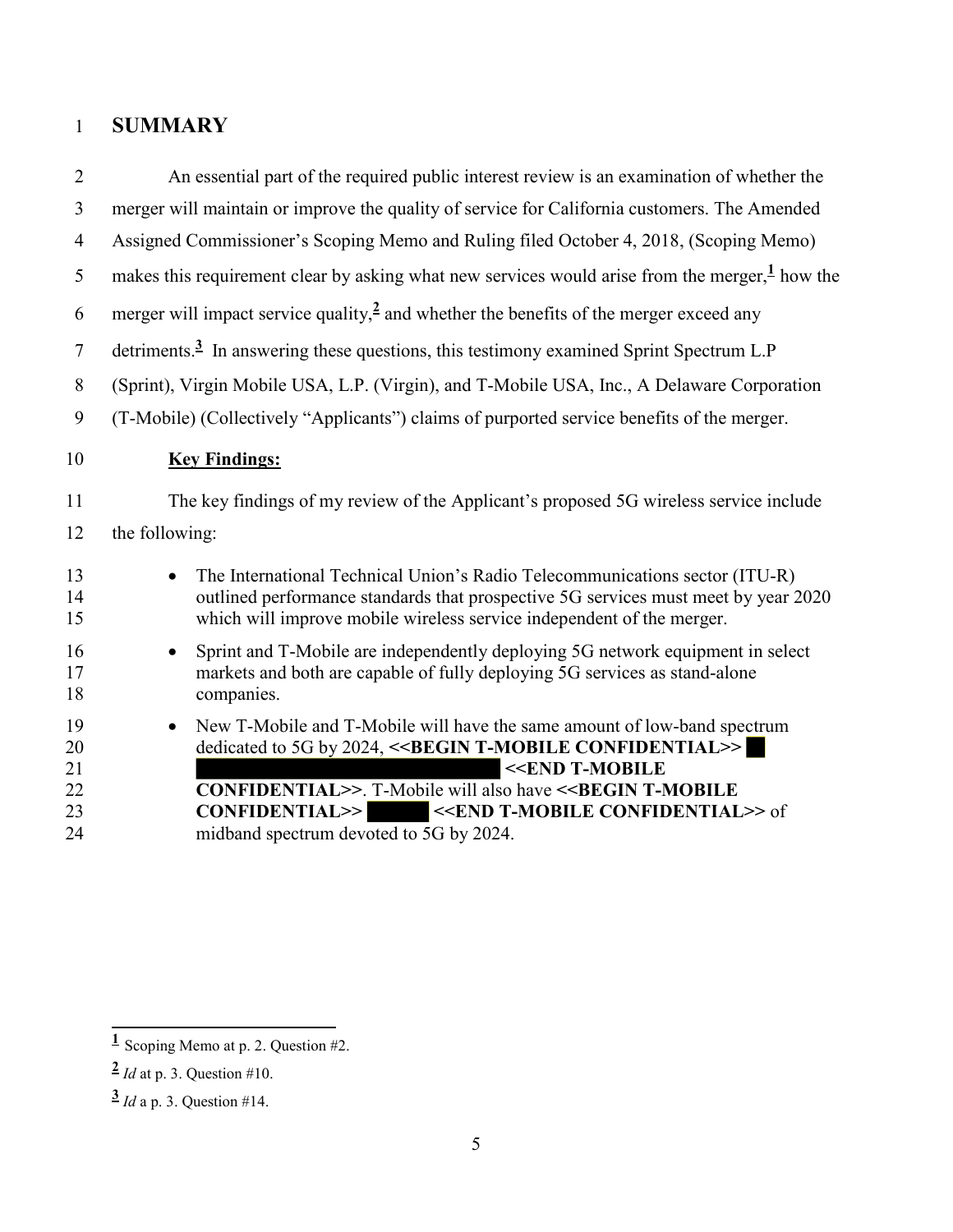| $\mathbf{1}$<br>$\overline{2}$<br>3 | New T-Mobile plans to aggressively refarm 4G spectrum to 5G spectrum which will<br>outpace customer demand for 5G service leading to unused 5G capacity and<br>constrained 4G capacity. $\frac{4}{3}$                                                                                                |
|-------------------------------------|------------------------------------------------------------------------------------------------------------------------------------------------------------------------------------------------------------------------------------------------------------------------------------------------------|
| 4<br>5<br>6<br>7                    | 5G handsets are expected to be widely commercially available by year 2020. Low<br>$\bullet$<br>turnover rates for handsets and an approximately 5-year average life for smart phones<br>predict that consumer demand for 5G capabilities will not overtake demand for 4G<br>capabilities until 2025. |
| 8<br>9<br>10                        | Both Sprint and T-Mobile's stand-alone 5G networks will rival existing wireline<br>$\bullet$<br>networks in broadband download speeds by 2024, meeting or surpassing the 100<br>Megabit per second 5G standard for throughput.                                                                       |
| 11<br>12                            | New T-Mobile's in-home broadband offering is in its conceptual stages and is lacking<br>$\bullet$<br>important details regarding customer cost and data usage plans.                                                                                                                                 |
| 13<br>14                            | Sprint is planning to offer in-home broadband service using its 5G network<br>independent of the merger. $\frac{5}{2}$                                                                                                                                                                               |
| 15<br>16<br>17                      | Sprint and T-Mobile's concerns about having free spectrum available for a 5G<br>transition are transient and will abate by 2024.                                                                                                                                                                     |
| 18                                  | <b>Key Recommendations:</b>                                                                                                                                                                                                                                                                          |
| 19                                  | The harms caused by the loss of a facilities-based provider that is a viable carrier and                                                                                                                                                                                                             |
| 20                                  | competitor does not outweigh the benefits of the merger. The California Public Utilities                                                                                                                                                                                                             |
| 21                                  | Commission (Commission) should deny the merger. If the Commission fails to deny the merger,                                                                                                                                                                                                          |
| 22                                  | it must implement wireless market improvements to mitigate the harms to California customers:                                                                                                                                                                                                        |
| 23<br>24                            | Require that New T-Mobile adhere to its commitments to offer in-home broadband<br>services and to expand and improve service in rural California. <sup>6</sup>                                                                                                                                       |
| 25<br>26                            | Require that New T-Mobile adhere to its commitments to provide wireless speeds in<br>excess of 100 Megabits per second by 2021 and 400 Megabits per second by 2024. <sup>7</sup>                                                                                                                     |

 **4** When I refer to New T-Mobile's refarming plan, I am referring to the plan holistically to include encumbered 4G LTE spectrum (spectrum used to active support cellular subscribers) which will be gradually refarmed to 5G spectrum and unencumbered 4G LTE spectrum (spectrum not currently supporting cellular subscribers) that is already allocated to 5G spectrum. New T-Mobile's 5G plan for both free and used spectrum outpaces demand.

**<sup>5</sup>** *See* https://www.fiercewireless.com/5g/sprint-may-tackle-market-for-home-broadband-internet

**<sup>6</sup>** Application at p. 4.

**<sup>7</sup>** *Id* at p. 15.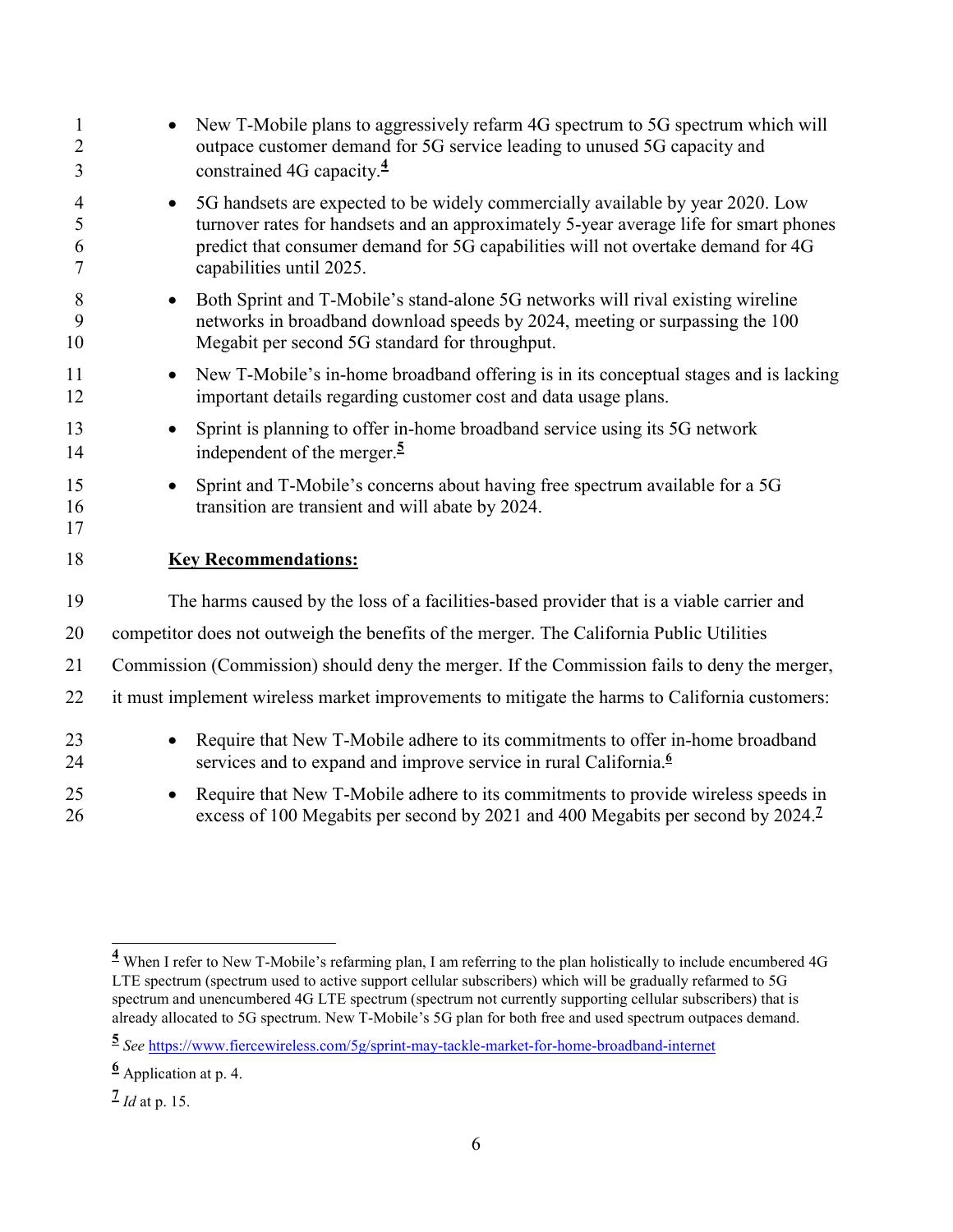#### 1 **I. INTRODUCTION**

2 The Scoping Memo requires a review of whether a proposed merger is within the public interest.**<sup>8</sup>** 3 This review includes in part an examination of whether the merger would maintain or 4 improve the quality of service and services available to California ratepayers. The Scoping 5 Memo makes the review requirement clear by asking "[w]hat new services, if any, that are not 6 currently provided by T-Mobile or Sprint, are contemplated to be provided by the merged entity? 7 How would the merger impact competition for such services in any metropolitan area or other 8 geographically distinct market?"<sup>2</sup> and "[h]ow would the merger impact the quality of, and access 9 to, service to California consumers in metropolitan areas, rural areas, or other geographically 10 distinct markets?"<sup>10</sup> Further, the Scoping Memo makes it clear that merger impacts on quality of 11 service or access to new service must have benefits that outweigh the detrimental effects of the 12 merger by asking "[w]ould the benefits of the merger likely exceed any detrimental effects?"<sup>11</sup>

13 If approved, the proposed transaction will significantly reduce wireless competition in 14 California and consolidate an already highly concentrated industry.<sup>12</sup> A large majority of 15 Californians rely on their cell phones as their primary means of voice communication, with 16 approximately 80 percent of 9-1-1 calls originating from wireless devices.<sup>13</sup> Furthermore, many low-income families rely on their mobile phones to connect to the Internet at home.**<sup>14</sup>** 17 If the 18 merger is approved, New T-Mobile will serve approximately **<<BEGIN CONFIDENTIAL>>**

 **8** Scoping Memo at p. 2.

**<sup>9</sup>** *Id* at p. 2. Question #2.

**<sup>10</sup>** *Id* at p. 3, Question #10.

**<sup>11</sup>** *Id* at p. 3. Question #14.

**<sup>12</sup>** Decision (D.)16-12-025 at p. 11. "Mobile broadband markets are highly concentrated" and at p. 74.

**<sup>13</sup>** *See* National Emergency Number Association Statistics on Call Volume at: https://www.nena.org/page/911Statistics.

**<sup>14</sup>** Approximately 31% of US households that make less than \$30,000 use smart phones as their only connection to the Internet. https://finance.yahoo.com/news/study-1-5-american-homes-get-broadband-smartphones-192623829.html.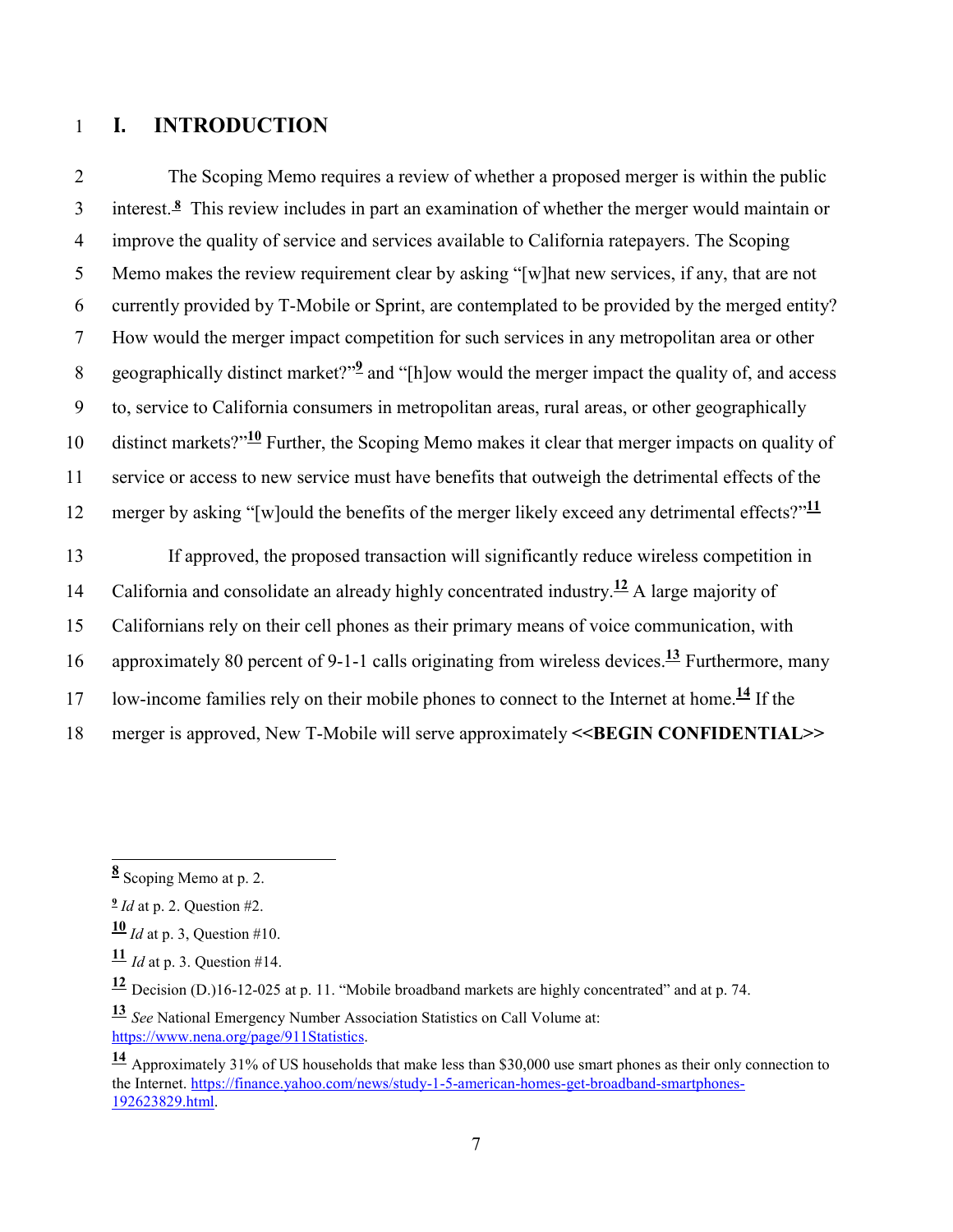**1**  $\leq$ **END CONFIDENTIAL**> $>$ <sup>15</sup> California customers, which means the proposed 2 transaction will have a significant impact on a large number of Californians.

3 Fifth Generation (5G) wireless service is the next major advancement in the wireless 4 industry. 5G service is generally expected to focus on breakthroughs that support the 5 enhancement of mobile Broadband (emBB) and Mission Critical Communication (MCC) along 6 with expanding to new applications such as Machine-to-Machine (M2M) and Internet of Things (IoT) communication.**<sup>16</sup>** 7 5G standards and expectations are defined by the International 8 Technical Union – Radiocommunication Sector (ITU-R) in its International Mobile 9 Telecommunications for 2020 framework (IMT-2020). The specifications and capabilities of IMT-2020 are discussed in Attachment B to this testimony. 10

In July 2018, the 3<sup>rd</sup> Generation Partnership Project (3GPP) issued release 15 which 12 included the first 5G stand-alone radio specifications. In addition to the 5G NR air interface 13 standard for radios, several new infrastructure and antenna technologies will enable 5G's 14 improved coverage, throughput, and capacity. 5G deployments will also use new millimeter 15 Wave spectrum (mmWave) to support high density areas; the Federal Communications 16 Commission (FCC) is making mmWave available to carriers through auctions. 3GPP and 17 industry groups are still finalizing 5G standards and both 5G equipment manufacture and 18 customer adoption will take time.

19 The Commission should consider the ability of both companies to implement 5G wireless 20 deployments absent the merger to determine whether the merger provides benefits to the public. 21 Furthermore, due to recent advances in 5G New Radio (NR) technology, the Commission should 22 also distinguish between potential benefits derived from new 5G technologies and benefits 23 derived solely from the merger. The Commission should adopt the recommendations discussed 24 in the sections below to ensure that customers' service quality is maintained or improved if the

 $\overline{1}$ 

**<sup>15</sup>** Confidential Appendix A to Application (A.) 18-07-011.

**<sup>16</sup>** Exhibit CR-1: International Technical Union – Radiocommunication Sector (ITU-R) Recommendation M.2083 at p. 11-12.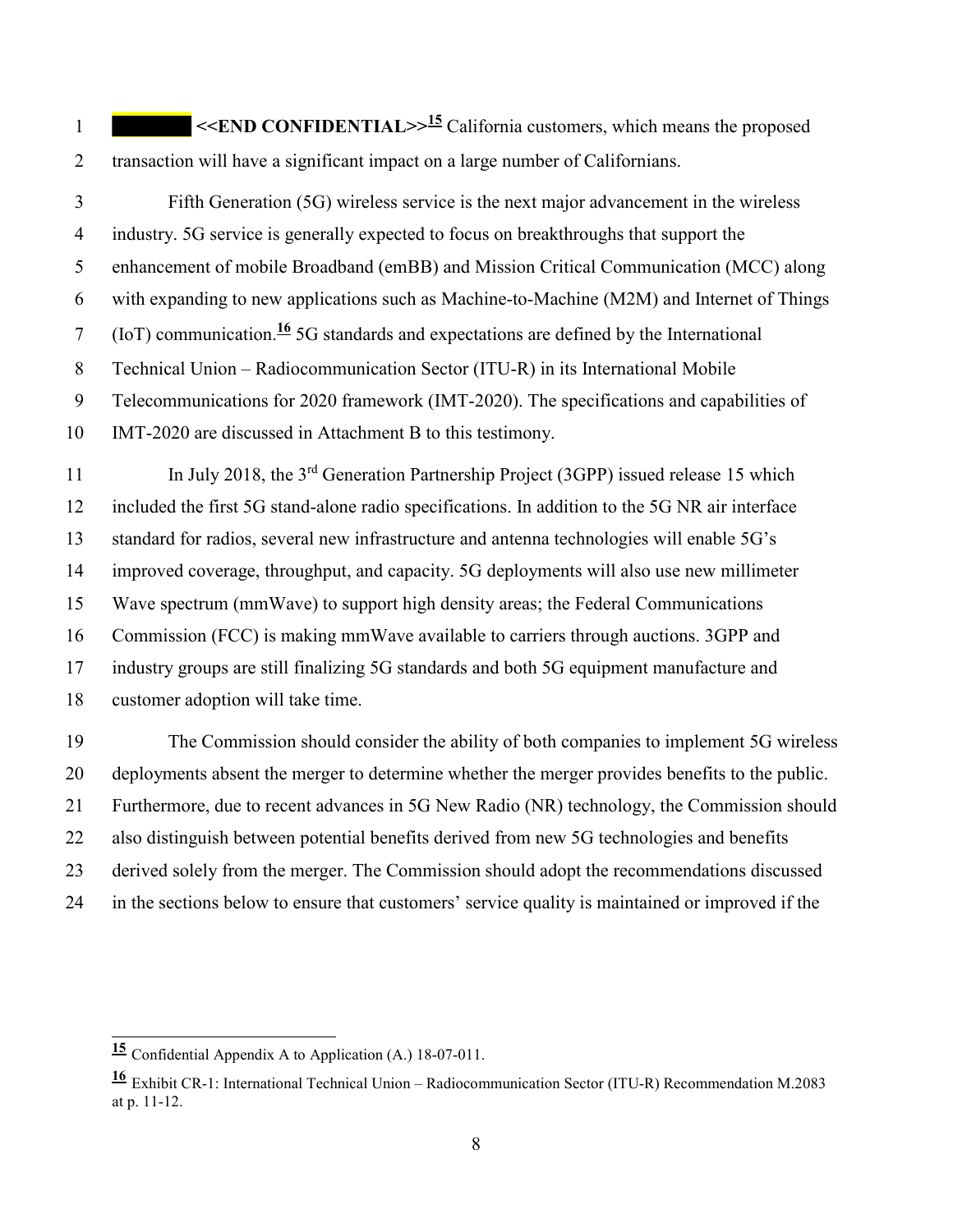- 1 Commission fails to reject the merger on the grounds of competitive harms discussed in the
- 2 testimony of Dr. Lee Selwyn.<sup>17</sup>

 $\frac{1}{4}$ **<sup>17</sup>** Public Advocates Office testimony of Dr. Lee Selwyn at p. viii-xvii.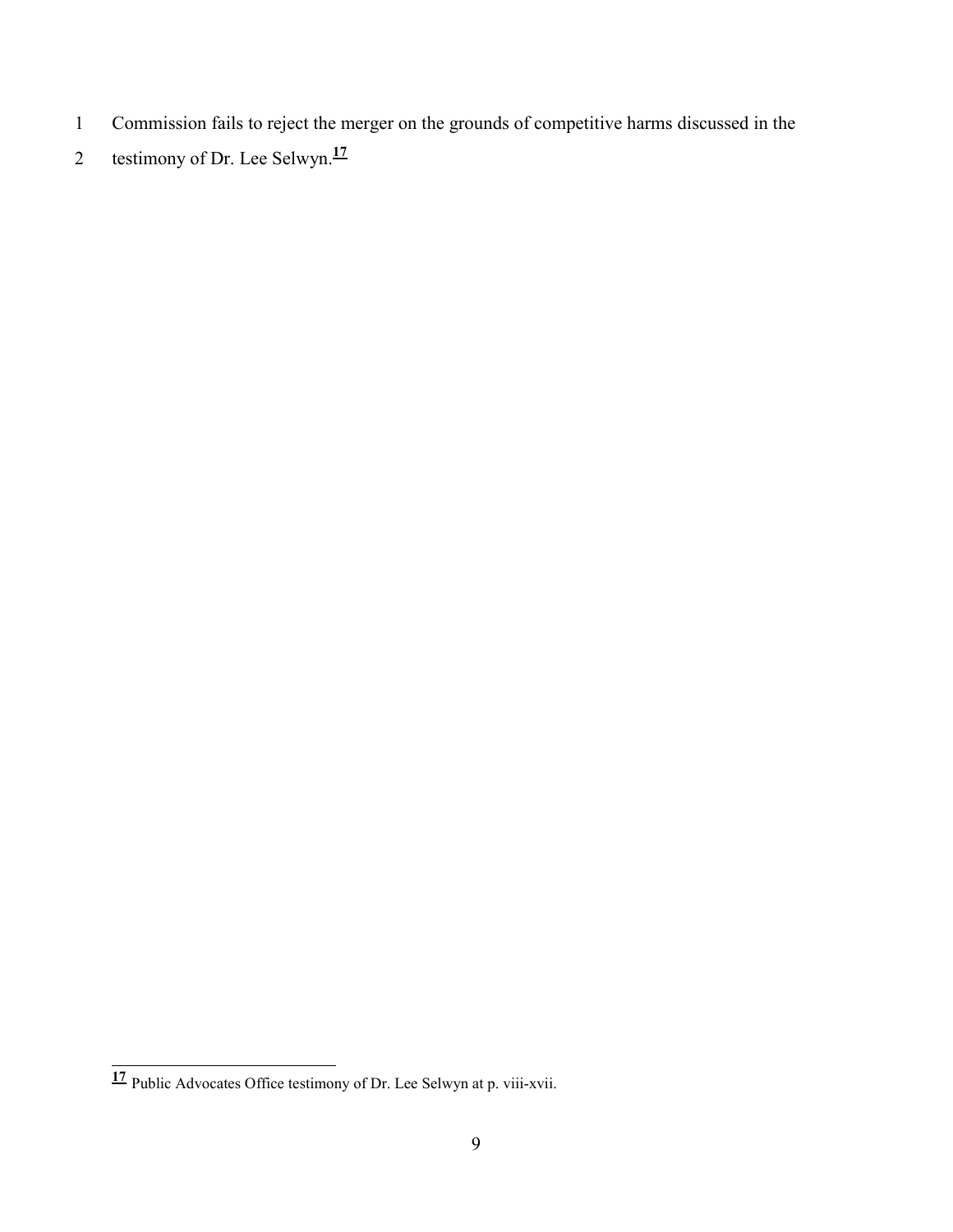## 1 **II. THE BENEFITS OF 5G SERVICE ARE NOT UNIQUE TO THE**  2 **MERGER**

#### 3 **A. The Capabilities of IMT-2020 Dictate That 5G Services Will Have Faster**  4 **Broadband Speeds and More Capacity Than 4G Services.**

5 The ITU-R's IMT-2020 framework set forth discrete specifications and use cases that a 6 5G wireless service needs to meet.<sup>18</sup> IMT-2020 defined eight parameters to consider as key 7 capabilities of a 5G wireless solution, such as 5G service providing 100 Megabits per second 8 (Mbps) average broadband speeds and 20 Gigabit per second (Gbps) peak broadband speeds. In 9 setting forth the key capabilities of the IMT-2020 framework, the ITU-R envisioned that 5G 10 wireless service should match fixed networks as closely as possible. Many of the merger's 11 purported benefits can be tied to improvements gained from 5G networks. As discussed further 12 in the following sections, the stand-alone companies will realize these 5G benefits independent 13 of the merger. Attachment B to this testimony illustrates the key capabilities of 5G service 14 compared to the IMT-advanced capabilities that defined Long Term Evolution (LTE) Advanced 15 wireless services.

16 Several of the Applicant's purported merger benefits of faster speed, more capacity, and 17 new services are benefits that are enabled by 5G services, and thus not unique to the merger. As 18 discussed more in the following sections, the Sprint and T-Mobile will deploy 5G technology as 19 stand-alone companies and many 5G benefits could be realized without the merger. Further, it is 20 important that the Commission recognize that while the Applicants are beginning 5G infrastructure 21 deployment, 5G standards are still in the final phases of development and the full scope of 5G's 22 use cases and impacts are unknown.

 $\overline{1}$ 

### 23 **B. 5G Wireless Infrastructure Improvements Will Depend Mostly on Network**  24 **and Cell Site Improvements, Not on Acquiring New Spectrum.**

25 5G NR services are supported by a variety of new technologies or methods to improve 26 existing technologies. These new infrastructure techniques are key elements of the increased 27 capabilities that 5G services have compared to 4G and 4G LTE wireless services. There are

**<sup>18</sup>** Exhibit CR-1: International Technical Union – Radiocommunication Sector (ITU-R) Recommendation M.2083 at p. 10-14.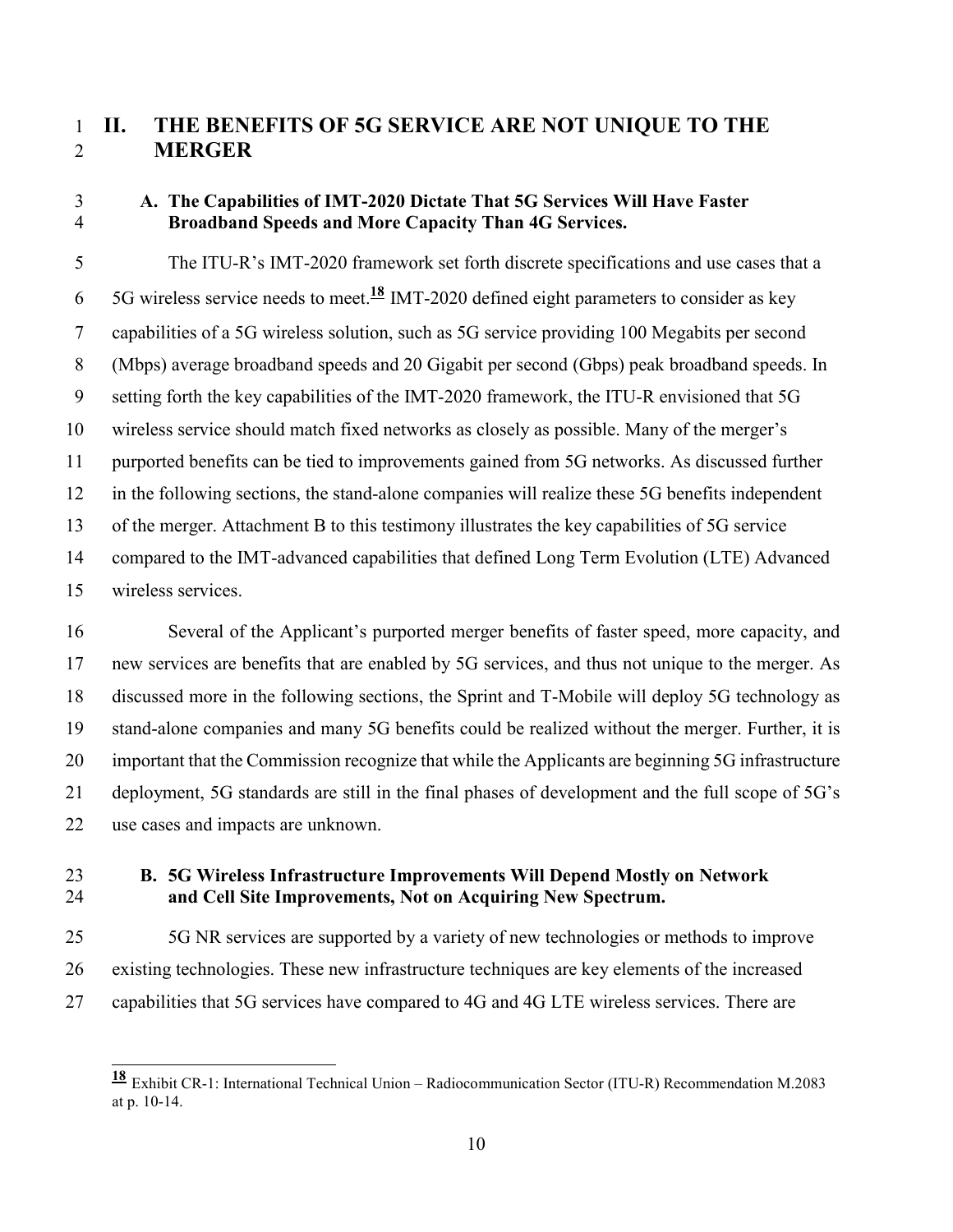1 many individual advancements in physical and frequency transmission methods that combine to 2 create the basis for 5G NR services, the most prominent technologies including massive Multi-3 Input Multi-Output (mMIMO), beamforming, small cell deployments, virtualization, and 4 millimeter wave spectrum (mmWave). Most of these new technologies depend on cell site 5 improvements and high frequency spectrum, not existing spectrum portfolios. Attachment B to 6 this testimony discusses these technologies are discussed in detail.

7 Radio equipment manufacturers have designed the first 5G NR radios using these 8 technologies. In 2018, Ericcson introduced the Ericsson AIR 6468, which is capable of 9 supporting LTE services and 5G service.<sup>19</sup> Further, Ericcson radios created after 2015 will be 10 capable of providing 5G wireless service after an over-the-air software update.<sup>20</sup> The first full 11 5G deployments are coming in 2019 along with the first 5G capable consumer handsets; the 12 earliest 5G phones will be released in the first quarter of 2019 with more following towards late-2019 and 2020.**<sup>21</sup>** 13 Nokia is also developing 5G radios and has recently partnered with T-Mobile 14 to facilitate \$3.5 billion in 5G NR system deployments.<sup>22</sup> T-Mobile is already building 5G 15 infrastructure and plans to deploy it nationwide.<sup>23</sup> Sprint will also be launching 5G services in the first half of 2019 using its 2.5 GHz Spectrum.**<sup>24</sup>** 16

17 While spectrum will be an important aspect of 5G deployment, most of 5G's 18 improvements will be realized through capital intensive cell site and network management 19 improvements. Sprint and T-Mobile are committed to deploying 5G services independently and 20 have adequate spectrum resources to do so, as discussed below. Further, Sprint and T-Mobile 21 have both committed billions in funds to facilitate 5G deployment, as discussed in the Public

 $\frac{1}{4}$ 

**<sup>19</sup>** *See* https://www.ericsson.com/en/networks/offerings/5g/5g-nr-radio.

**<sup>20</sup>** *See* https://www.ericsson.com/en/networks/offerings/5g/5g-radio.

**<sup>21</sup>** *See* https://5g.co.uk/phones/*.*

**<sup>22</sup>** https://www.nokia.com/about-us/news/releases/2018/07/30/t-mobile-and-nokia-ink-35-billion-multi-year-5gnetwork-agreement/.

**<sup>23</sup>** Declaration of Neville R. Ray at ¶'s 16-18.

**<sup>24</sup>** Declaration of John C. Saw at ¶'s 17-18.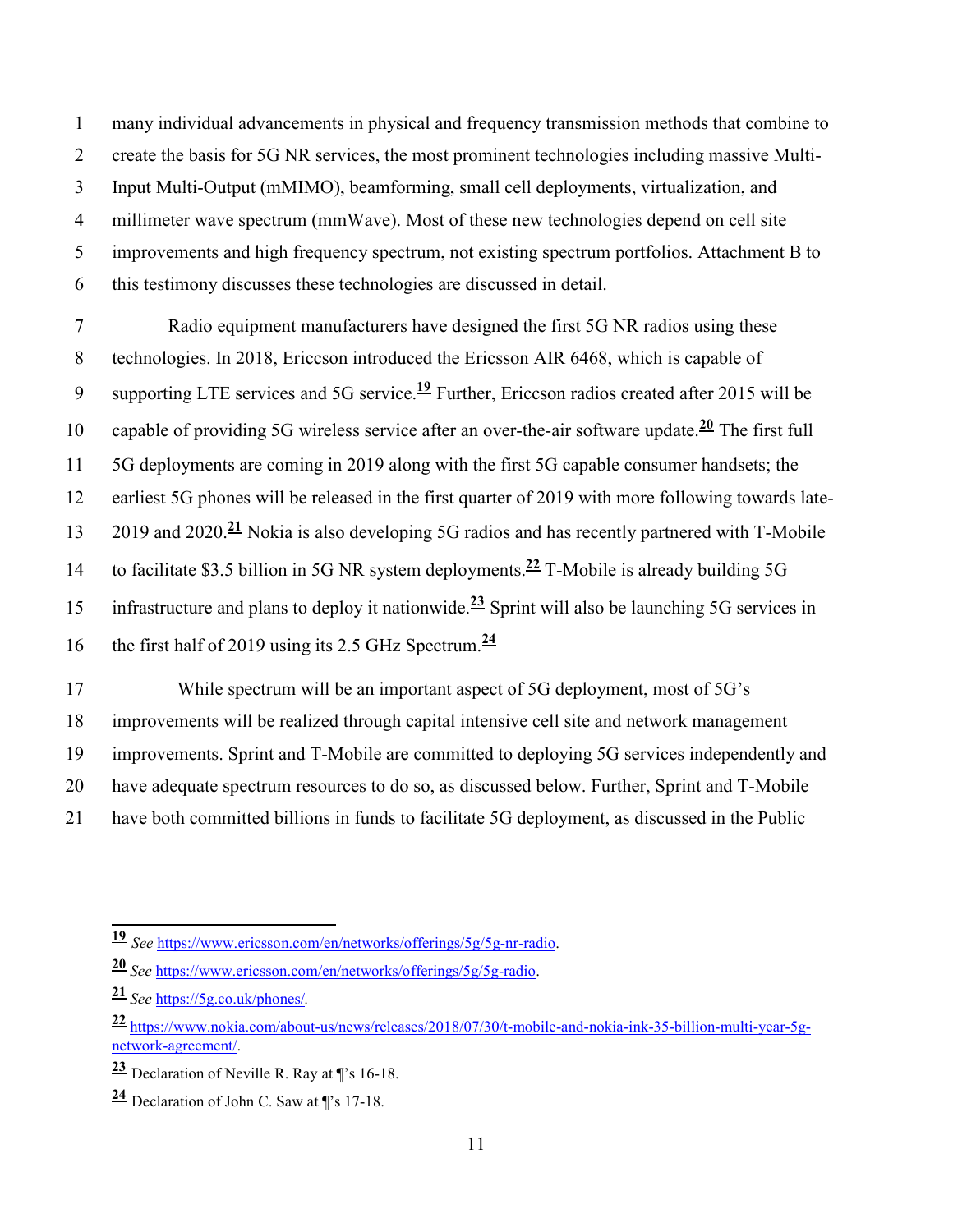1 Advocates Office testimony of Mr. Adam Clark. Absent the merger, Sprint and T-Mobile are 2 fully capable of deploying 5G as stand-alone companies.

#### 3 **C. New T-Mobile's 5G Deployment Plans Outpace Projected Customer**  4 **Adoption Rates and Sprint and T-Mobile Are Capable of Independently**  5 **Deploying 5G Wireless Service.**

6 The Applicants have expressed numerous times that the merger is necessary so that Sprint and T-Mobile can have the spectrum and scale to quickly build a 5G network.<sup>25</sup> However. 8 even if it was true that Sprint and T-Mobile needed more spectrum to build their 5G network (an 9 assumption which I contest below) there are other options besides merging that allow them to 10 opportunity to acquire more spectrum. Further, New T-Mobile's plan for refarming 5G spectrum 11 is unduly aggressive and outpaces projected customer demand, exaggerating the need for 5G 12 spectrum in the next six years.

13 Spectrum refers to the set of frequencies on the electromagnetic spectrum used to 14 transmit cellular traffic. These frequencies typically range from 600 MHz to 6 GHz. With the 15 coming 5G wireless service, frequencies viable for cellular traffic will expand into spectrum 16 bands greater than 6 GHz. Two upcoming Federal Communications Commission (FCC) 17 spectrum auctions will provide wireless carriers, like the Applicants, an opportunity to bid for licenses for some spectrum bands in the 28 and 24 GHz frequency range.<sup>26</sup> Auction 101 will 19 offer county-based licenses for 425 MHz blocks of spectrum. Auction 102 will offer licenses in 20 Partial Economic Areas, or markets, in seven 100 MHz blocks. Further auctions may be 21 upcoming, as groups are advocating that the FCC auction portions of the 3.5 GHz midband spectrum for use in 5G services. $\frac{27}{1}$  These auctions provide an ample opportunity for the 23 Applicants to acquire new high capacity and high throughput spectrum to support 5G 24 deployments without merging.

 $\overline{a}$ **<sup>25</sup>** Application at p. 2-3.

**<sup>26</sup>** FCC 18-109 released August 3, 2018 *Auctions of Upper Microwave Flexible Use Licenses For Next-Generation Wireless Service*, at p. 5-6 Table 1 and Table 2.

**<sup>27</sup>** The FCC is considering the option for opening up the 3.5 GHz band for mobile 5G services: Forbes https://www.forbes.com/sites/fredcampbell/2018/06/28/fcc-action-in-3-5-ghz-band-will-speed-5g/#6ee7cbc91c83.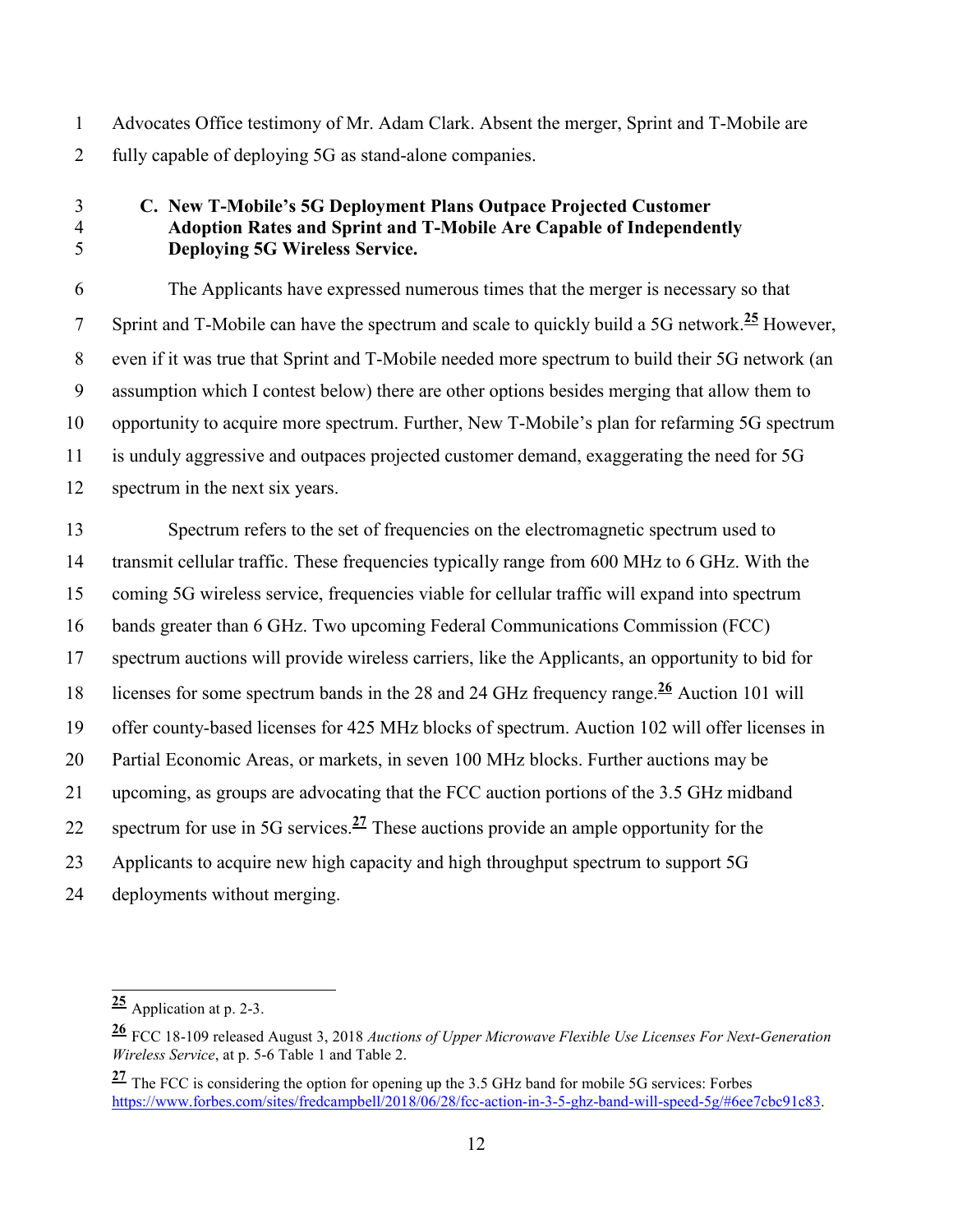1 Further, customers will have to acquire new handsets in order to use 5G wireless 2 services.<sup>28</sup> As discussed above, 5G capable handsets are going to be released intermittently over 3 the course of 2019. Early 5G capable phones will require multiple mmWave antennas that will 4 cause these phones to be bulky, expensive, and have a shorter battery life.<sup>29</sup> As such, consumer 5 adoption of 5G capable devices will take time. A study conducted in 2015 found that 54 percent 6 of Americans upgrade their cell phones only when their current phone becomes totally obsolete 7 and 44 percent upgrade as soon as their cellular carrier allows it.<sup>30</sup> Considering that smartphones have an average life expectancy of 4.7 years,  $\frac{31}{2}$  widespread consumer adoption of 5G handsets is 9 reasonably expected to take at least 5 years, with approximately 50 percent consumer adoption 10 expected by 2025.<sup>32</sup> As demonstrated, there is no pressing need to immediately make available a 11 large amount of 5G spectrum, especially considering that 5G wireless service is more spectrally 12 efficient than 4G LTE services. Consumers will take years to adopt 5G service, which means 13 New T-Mobile's plan to refarm encumbered and unencumbered spectrum into 5G spectrum is 14 unduly aggressive.<sup>33</sup> The Applicants have stated that they will continue to maintain LTE services 15 going forward, with $\frac{34}{3}$  or without  $\frac{35}{3}$  the merger, which is prudent as customers will continue to 16 use LTE services past 2025. Given that adoption of 5G services are expected to be around 50 17 percent by 2025, it's reasonable to expect that spectrum assets would be distributed roughly the 18 same way to accommodate customer use.

**<sup>31</sup>** https://www.cta.tech/News/Blog/Articles/2014/September/The-Life-Expectancy-of-Electronics.aspx.

**<sup>34</sup>** Application at p. 3.

 $\overline{a}$ **<sup>28</sup>** Exhibit CR-2: Sprint Response to Cal Advocates Data Request 001 Question 1-24.

**<sup>29</sup>** Arstechnica: "Don't buy a 5G smartphone, at least not for a while" at https://arstechnica.com/gadgets/2018/12/dont-buy-a-5g-smartphone-at-least-not-for-a-while/.

**<sup>30</sup>** Gallup Survey: Americans Split on How Often They Upgrade Their Smartphones https://news.gallup.com/poll/184043/americans-split-often-upgrade-smartphones.aspx?version=print.

**<sup>32</sup>** The Mobile Economy North America 2018 Report by GSMA which can be found here: https://www.gsmaintelligence.com/research/?file=1edb46b8f8d86187a7508bad348c3e87&download.

**<sup>33</sup>** When I refer to New T-Mobile's refarming plan, I am referring to the plan holistically to include encumbered 4G LTE spectrum (spectrum used to active support cellular subscribers) which will be gradually refarmed to 5G spectrum and unencumbered 4G LTE spectrum (spectrum not currently supporting cellular subscribers) that is already allocated to 5G spectrum. New T-Mobile's 5G plan for both free and used spectrum outpaces customer demand.

**<sup>35</sup>** Application at p. 27 and p. 29.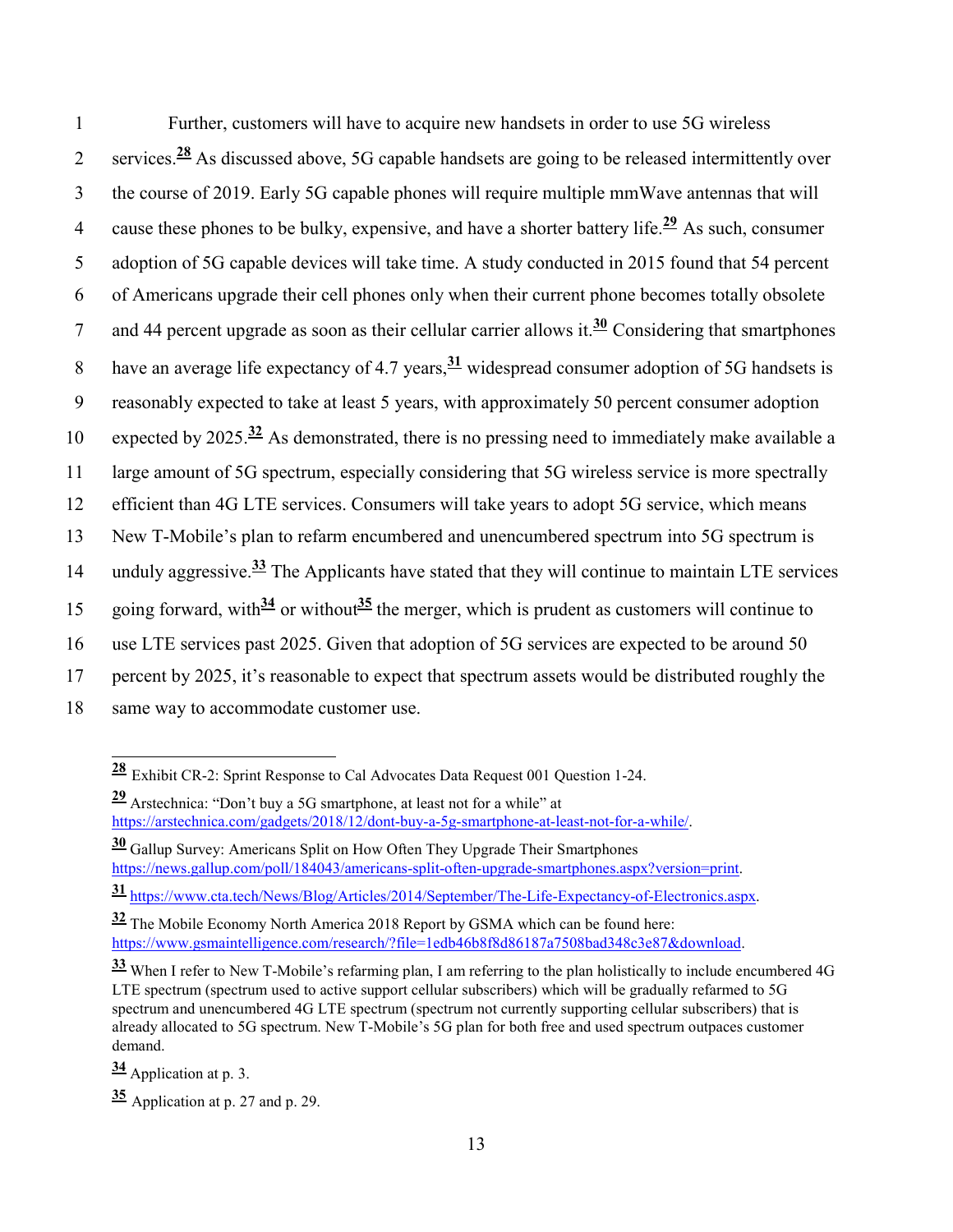The Applicants have outlined their spectrum refarming plan<sup>36</sup> in their Public Interest 2 Statement (PIS). Like many aspects of its proposed business model, the PIS proposed that New T-Mobile would pursue an "aggressive refarming strategy."<sup>37</sup> Figure 1 below illustrates the 4 spectrum refarming and allotment plan that T-Mobile, Sprint, and New T-Mobile expect to 5 follow:

 $\frac{1}{2}$ 

**<sup>36</sup>** Refarming refers to the process for repurposing frequency bands for use with a new generation of mobile technology. In this case, 4G bands would be refarmed into 5G bands.

**<sup>37</sup>** PIS at p. 32.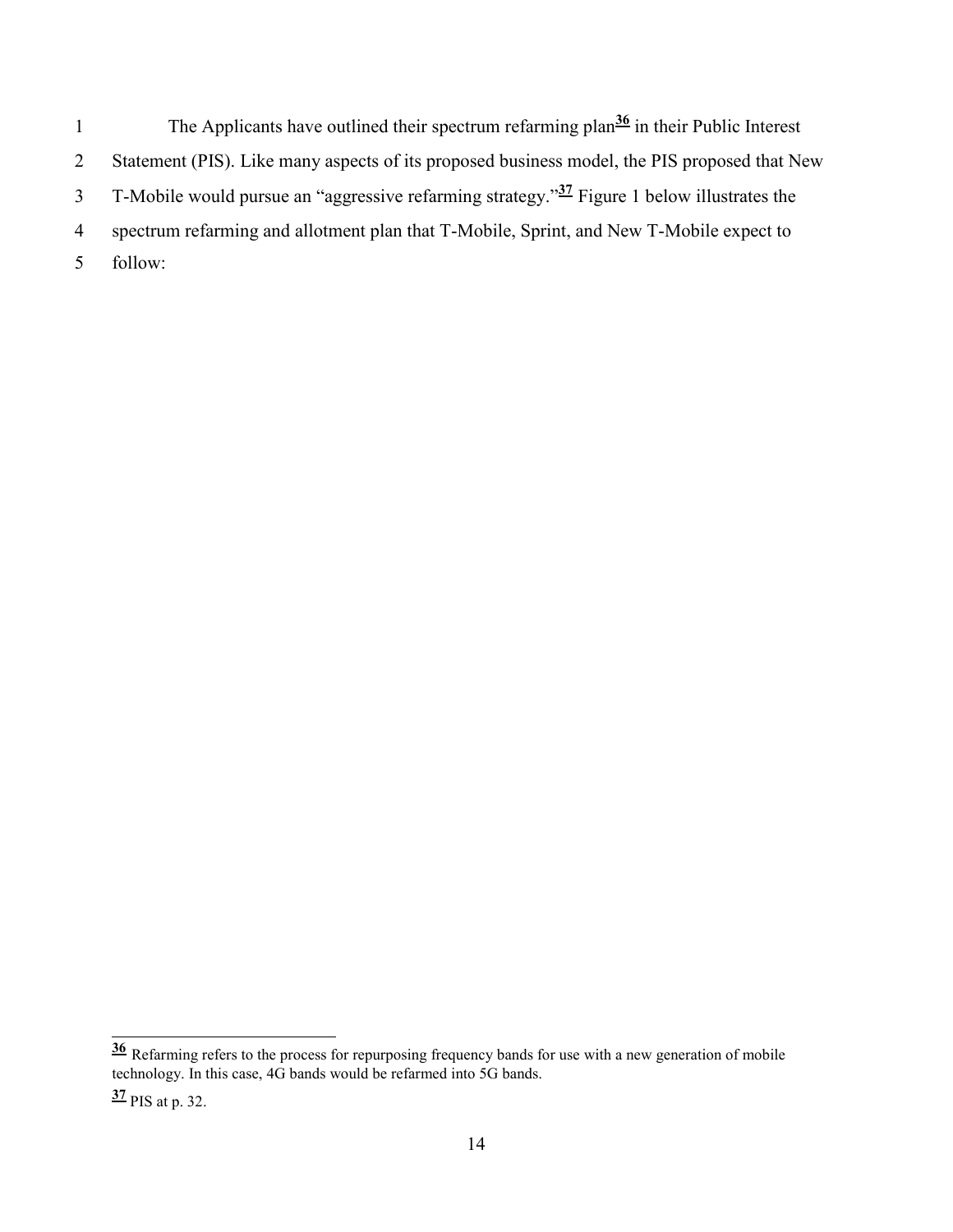$\frac{1}{2}$ 

#### **<<BEGIN T-MOBILE CONFIDENTIAL>>**



Exhibit CR-3: T-Mobile Response to Cal Advocates Data Request 001 Question 1-24.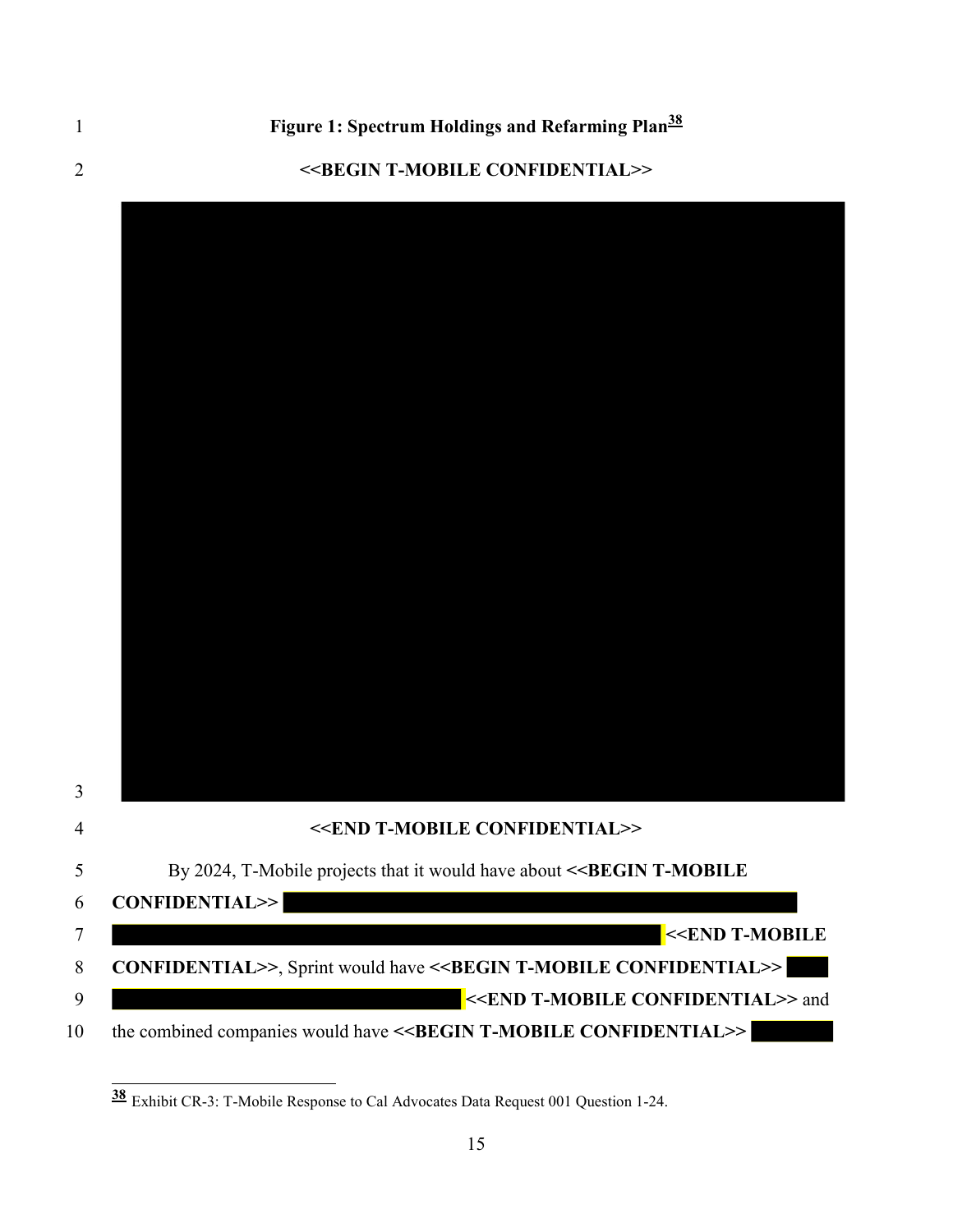1 **<<END T-MOBILE CONFIDENTIAL>>** New T-Mobile plans to use over **<<BEGIN T-MOBILE CONFIDENTIAL>> <<END T-MOBILE CONFIDENTIAL>>** of its non-mmWave spectrum for 5G service, as compared to about **<<BEGIN T-MOBILE CONFIDENTIAL>> <<END T-MOBILE CONFIDENTIAL>>** for T-Mobile and **<<BEGIN T-MOBILE CONFIDENTIAL>> <<END T-MOBILE CONFIDENTIAL>>** for Sprint. 7

8 Clearly, New T-Mobile plans heavy investment in 5G spectrum refarming. However, 9 given customer adoption predictions and the increased spectral efficiency of 5G services, New T-10 Mobile's spectrum re-farming plans are unduly aggressive. With its own spectrum refarming 11 efforts, stand-alone T-Mobile will be able to cover 323 million US Population (POPs) by 2024 12 with its lowband spectrum and 173.2 million US POPs with its midband spectrum. The 13 Applicants have suggested that New T-Mobile needs the increased spectrum portfolio to have 14 spectrum free to transition to 5G. The transition to 5G is a transient problem, one that every 15 carrier will have to deal with. The Commission should not approve a merger to obviate 16 temporary issues associated with a technology transition.

17 Projected customer adoption rates and the ability for older radios to be converted through 18 a software update imply that there is no pressing need for the companies to merge in order to 19 fully deploy 5G services by 2021 or 2024. The Applicants overestimate the need for refarming 20 5G spectrum and have underestimated their ability to deploy 5G NR services as stand-alone 21 companies. Sprint recently affirmed that the company is in a good position to deploy competitive 5G services.**<sup>39</sup>** 22 The companies do not need to merge to deploy 5G services, especially 23 considering that upcoming mmWave auctions will allow T-Mobile and Sprint to expand their 24 spectrum portfolios to supplement 5G deployment in dense urban areas were demand for 5G services and capacity will be the highest. 25

 $\overline{1}$ 

**<sup>39</sup>** Exhibit CR-4: Sprint 3rd Quarter 2017 Earnings Call, "I am very confident in Sprint's future based on the competitive advantage that we will have with the deployment of 5G on our 2.5 GHz spectrum" at p 4.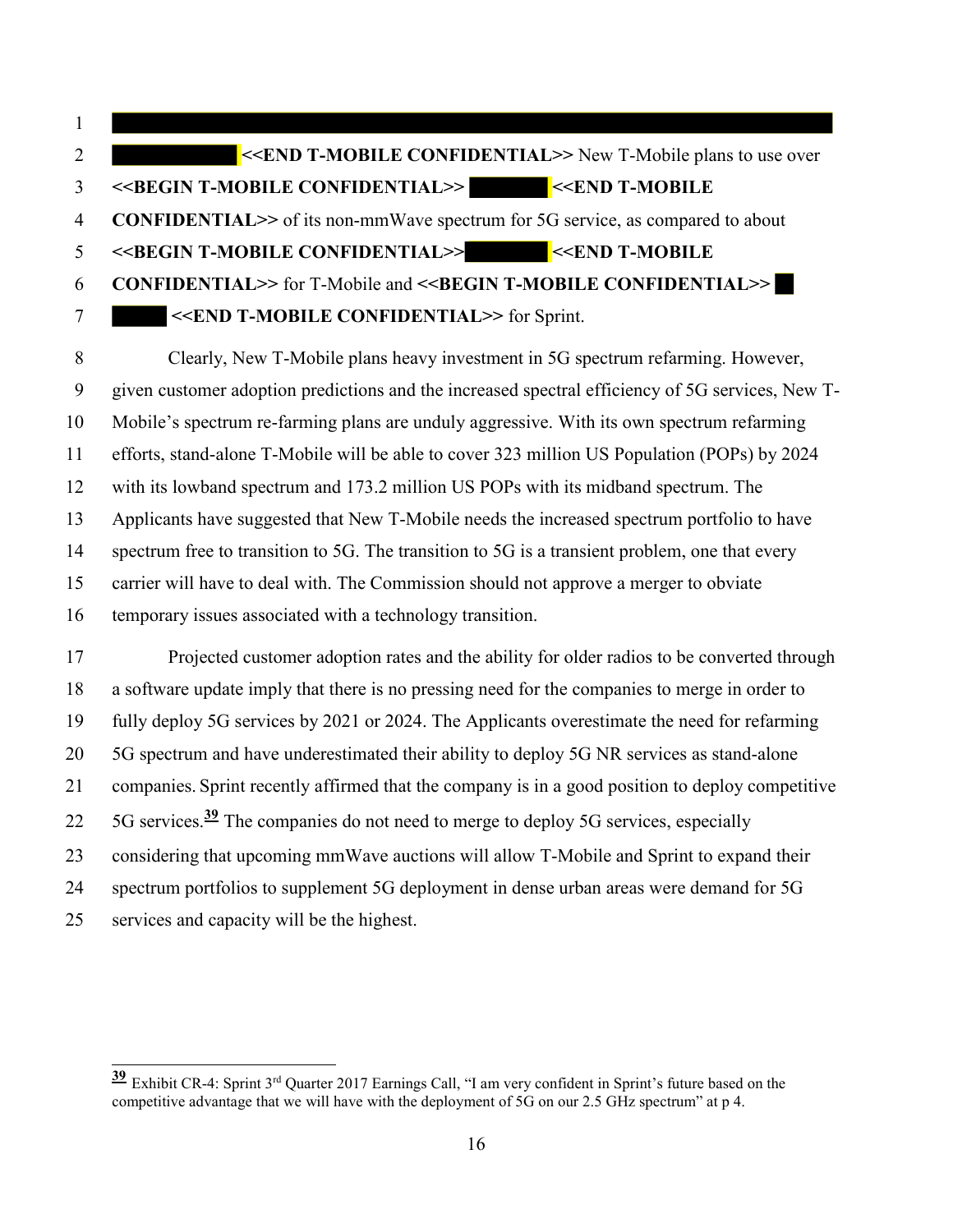# 1 **1. Rural Deployment Will Depend on Capital Investment, Not New**  2 **Spectrum. T-Mobile Already Has Adequate Spectrum to Serve Rural**  3 **Areas.**

4 The Applicants focus on possible benefits that the merger will potentially bring to rural 5 America and by extension rural California. These possible benefits include increased speed and 6 in-home broadband options.<sup> $40$ </sup> While rural communities do need faster speeds, the merger is not 7 the only way to achieve that goal, nor is it the best way. Sprint notes that 2.5 GHz coverage is limited in its ability to provide coverage, especially in rural areas.**<sup>41</sup>** 8 Yet, the Applicants claim 9 that New T-Mobile will rely on this exact spectrum to provide coverage in rural areas.

10 Midband spectrum, such as 2.5 GHz spectrum, has a coverage range of approximately 11 four miles.<sup>42</sup> Covering rural areas with midband spectrum will require significant capital build-12 outs of more cell sites. As discussed in Attachment B, most new technologies enabling 5G 13 service such as mMIMO and beamforming are infrastructure-related antenna technology, which 14 will require further investment to upgrade existing antennas and radios. These benefits are not 15 directly enabled by larger spectrum portfolios, even if more spectrum can benefit 5G 16 deployments.

17 Further, rural areas have low population densities that do not need as much capacity as 18 dense, urban areas. As such, carriers need less available spectrum to provide service to rural 19 areas, especially considering that 5G NR will improve spectral efficiency over 4G. The merger 20 will lead to portions of spectrum being unused in rural areas. T-Mobile will have **<<BEGIN T-**21 **MOBILE CONFIDENTIAL>>** <**END T-MOBILE** 22 **CONFIDENTIAL>>** available for use in rural areas by 2024 and T-Mobile and New T-Mobile 23 will have the same amount of available lowband 5G spectrum,  $\leq$ **BEGIN T-MOBILE** 24 **CONFIDENTIAL>>** <<**END T-MOBILE CONFIDENTIAL>>**, to serve rural areas.

25 Stand-alone T-Mobile already has the spectrum resources to provide high speed 5G services to

 $\overline{a}$ **<sup>40</sup>** Application at p. 24.

**<sup>41</sup>** *Id* at p. 28.

**<sup>42</sup>** Declaration of Neville R. Ray at ¶36.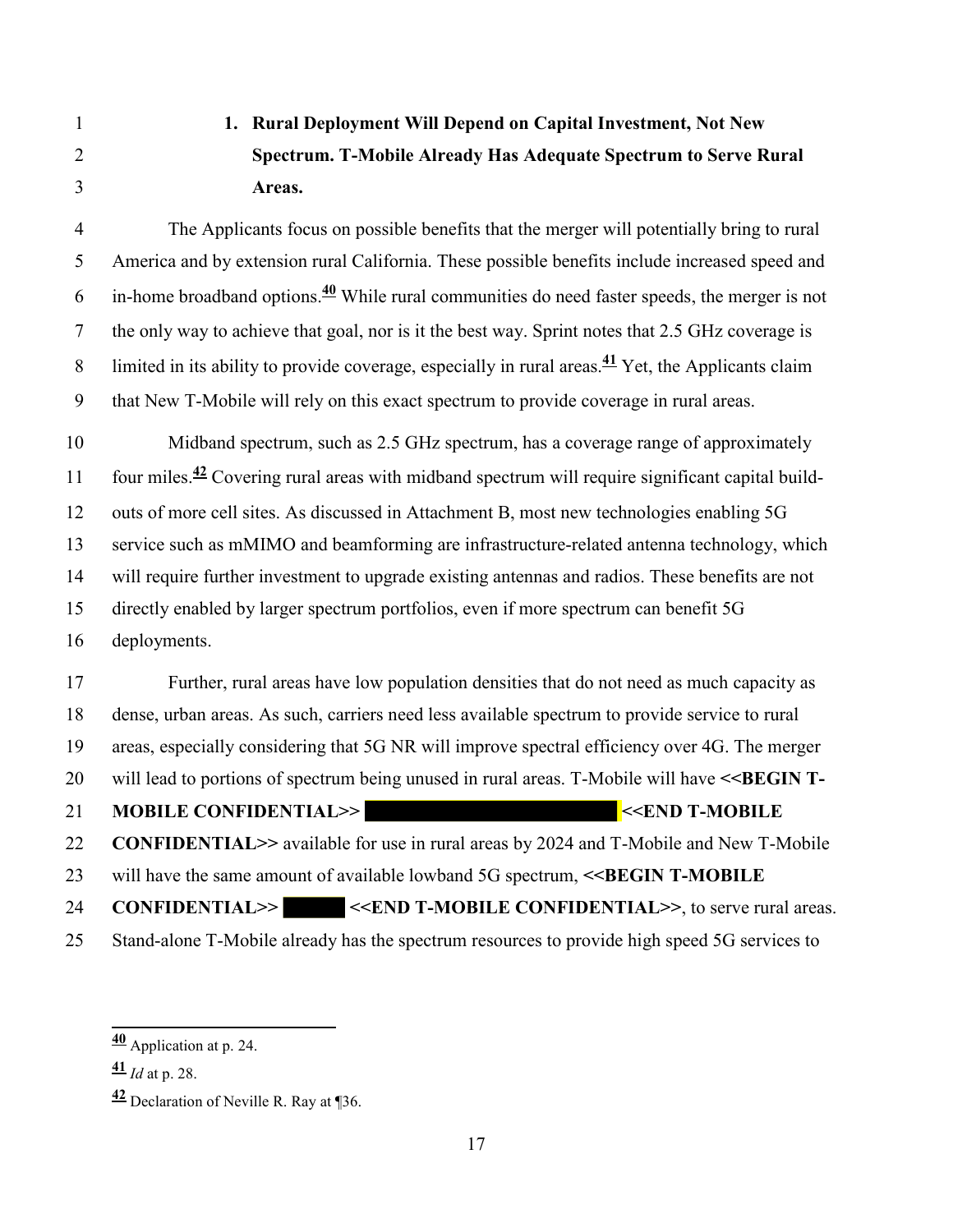1 rural areas. T-Mobile can also replace and upgrade its existing 600 MHz radios to provide 5G 2 service as demand grows in rural areas.

- 
- 3 **2. New T-Mobile's In-home Broadband Concept is Neither Fully Planned**  4 **nor a Unique Benefit of the Merger.**

The Applicants claim in-home broadband offerings as a benefit of the merger.<sup>43</sup> While 6 competition in the in-home broadband market would benefit consumers, the proposed merger is 7 not the sole, or even the most impactful, enabler of a potential in-home broadband offering. 8 Further, the in-home broadband offering is not well defined, and the application includes no 9 material plans to implement this service, how it would be marketed, or what quality of service 10 could be provided to customers.<sup>44</sup> Several technical issues about network capacity and building 11 penetration also remain unanswered. Sprint also plans to offer in-home broadband service using 12 5G independent of the merger.

13 First, the in-home broadband offering is a service enabled by the significant advances in 14 capacity, coverage, and throughput derived from 5G NR. As discussed in Attachment B, small 15 cell deployments and mMIMO will enable speeds of 100 Mbps or more, which is comparable to 16 existing wireline services. The stand-alone deployments of T-Mobile and Sprint in 5G services 17 are projected to meet or exceed the expected 5G average speeds by 2024, which would enable 18 the stand-alone companies to provide an alternative to fixed wireline service without needing to 19 merge.

20 In addition to attributing 5G NR benefits to the merger, the Applicants also lack specific 21 details about the nature of an in-home broadband option. While New T-Mobile has preliminary 22 plans to use customer premises equipment such as a wireless router to convert the cellular signal 23 into a Wi-Fi signal,<sup>45</sup> there is no information on what this device may cost consumers, when the 24 device will be commercially available, how customers will sign up for service, or even what 25 areas will have a strong enough signal to be eligible for in-home broadband.

 $\overline{a}$ **<sup>43</sup>** Application at p. 4.

**<sup>44</sup>** Exhibit CR-5: T-Mobile Response to Cal Advocates Data Request 002 Question 2-2(g).

 $\frac{45}{1}$  *Id.* Ouestion 2-2(b).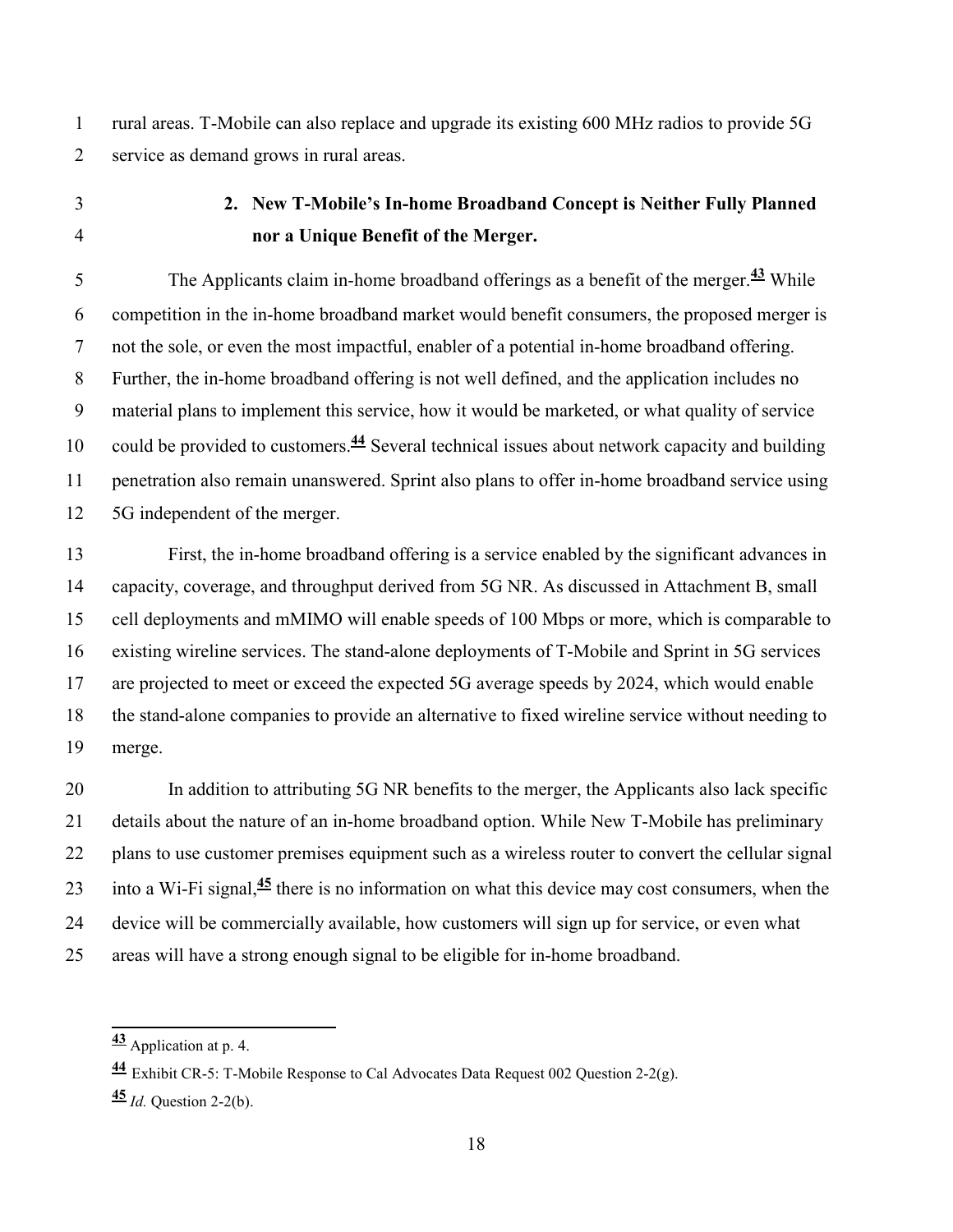1 Critically, wireless data plans typically come with data limits. Even unlimited plans will 2 have a soft data cap where users will start to be 'deprioritized' and face slower download speeds. 3 These caps tend to be in the 6 to 10 Gigabyte (GB) range; for unlimited plans the soft cap at 4 which data customers are deprioritized and may receive slower speeds is 50 GB. As such, mobile 5 users typically tailor their data use around these limitations, as well as the limitations of their 6 mobile devices which have smaller screens that limit the quality from higher video resolutions. 7 This user behavior is reflected by T-Mobile's BingeOn customers, where the largest data 8 customers consumed on average <<BEGIN T-MOBILE CONFIDENTIAL>> <<END **T-MOBILE CONFIDENTIAL>>** of data per month to stream video.<sup>46</sup> In 2017, mobile users 10 consumed on average 7.1 GB of data per month. $\frac{47}{10}$  In home broadband has considerably higher 11 data limits and data consumption rates than mobile broadband services. In 2016 an iGR research 12 study found that, on average, US homes use 190 GB of data per month.<sup>48</sup> This number has 13 undoubtedly risen over the past two years and is nearly four times the soft data cap of most 14 unlimited plans before deprioritization. Streaming TV and high-resolution video<sup>49</sup> are also very 15 bandwidth demanding, often using up to 400 to 500 GB of bandwidth a month.<sup>50</sup> Figure 2 summarizes data caps and consumption rates of these various services. 16

**<sup>49</sup>** 4K video can use up to 7GB of data per hour.

**<sup>50</sup>** Information taken from "How much data do different activities use" https://www.whistleout.com.au/Broadband/Guides/Broadband-Usage-Guide.

 $\overline{a}$ **<sup>46</sup>** Exhibit CR-6: T-Mobile BingeOn Statistics.

**<sup>47</sup>** Taken From: https://www.ericsson.com/en/mobility-report/reports/november-2017/mobile-data-traffic-growthoutlook<br><mark>48</mark> Average data consumption per household taken from: <u>https://www.telecompetitor.com/igr-average-monthly-</u>

broadband-usage-is-190-gigabytes-monthly-per-household/.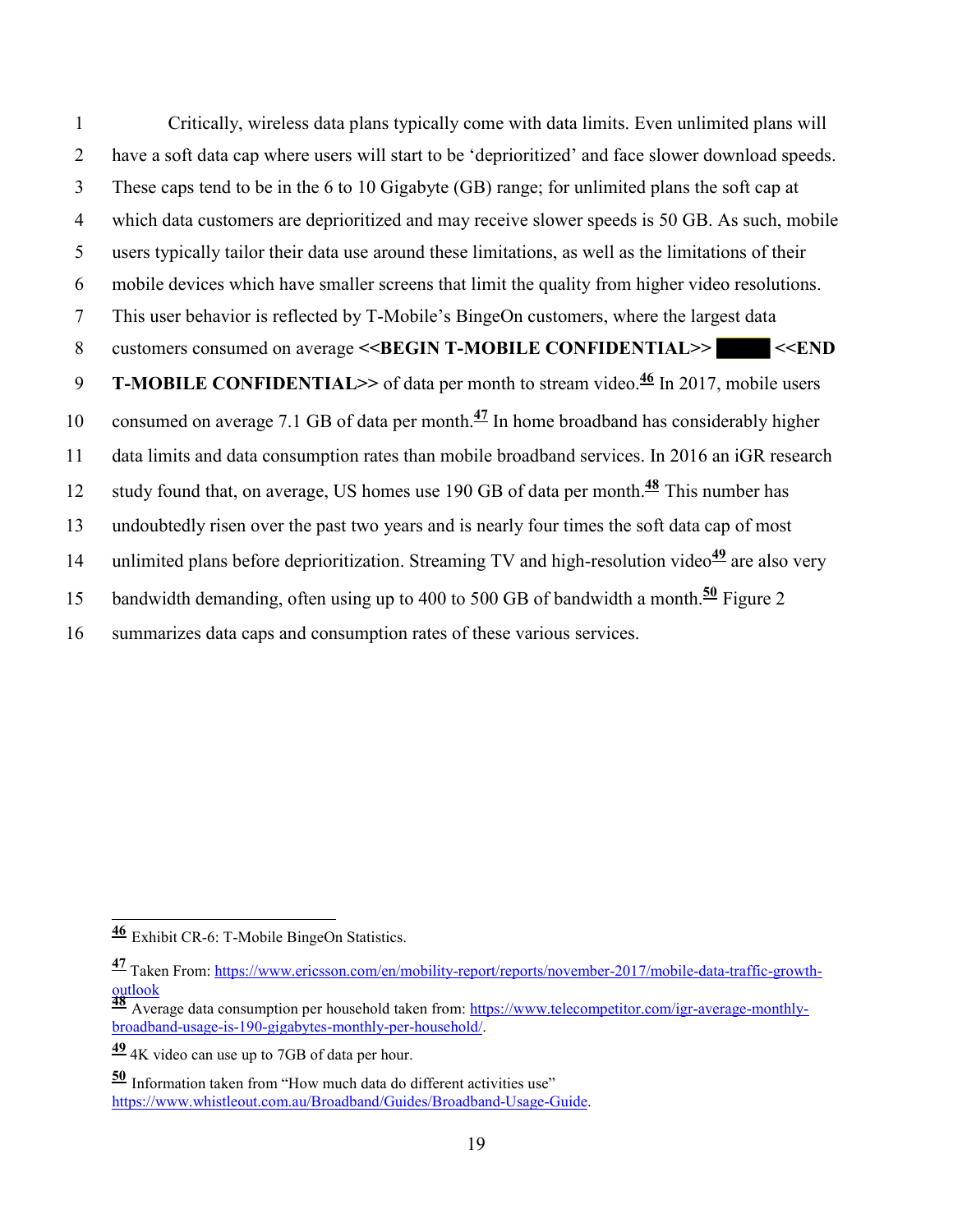

#### **Figure 2: Comparison of Data Consumption Rates and Caps for Internet Plans (in GB)<sup>51</sup>** 1



 $\overline{a}$ 

3 Figure 2 demonstrates the large differences between in-home data consumption and caps 4 and cellular data caps. Existing information about wireless service suggests that without a 5 significant change in network management and available customer plans, New T-Mobile's in-6 home broadband offering will not be a substitute for wireline services for the average home.

7 Furthermore, stand-alone T-Mobile will have the same amount of 5G low-band spectrum 8 that provides adequate coverage and building penetration for in-home service. Stand-alone T-9 Mobile will also have a significant amount of midband and mmWave spectrum to provide 10 capacity in dense environments using small cells and mMIMO deployments. While stand-alone 11 T-Mobile may not be able to match the projected speeds of New T-Mobile, it can still provide 12 speeds equal to, or surpassing, existing wireline networks by 2024, as discussed in Public 13 Advocates Office testimony of Mr. Cameron Reed on Service Quality and Public Safety.<sup>52</sup> Sprint 14 also announced plans to launch a new 5G mobile smart hub<sup>53</sup> that can support in-home

<sup>51</sup> Comcast's Data Cap is taken from https://www.xfinity.com/support/articles/exp-unlimited-limit.

**<sup>52</sup>** Public Advocates Office testimony of Mr. Cameron Reed on Service Quality and Public Safety at p. 20.

**<sup>53</sup>** Sprint and HTC announce innovative new 5G mobile smart hub coming in First Half of 2019: http://investors.sprint.com/news-and-events/press-releases/press-release-details/2018/Sprint-and-HTC-Announce-Innovative-5G-Mobile-Smart-Hub-Coming-in-First-Half-of-2019/default.aspx.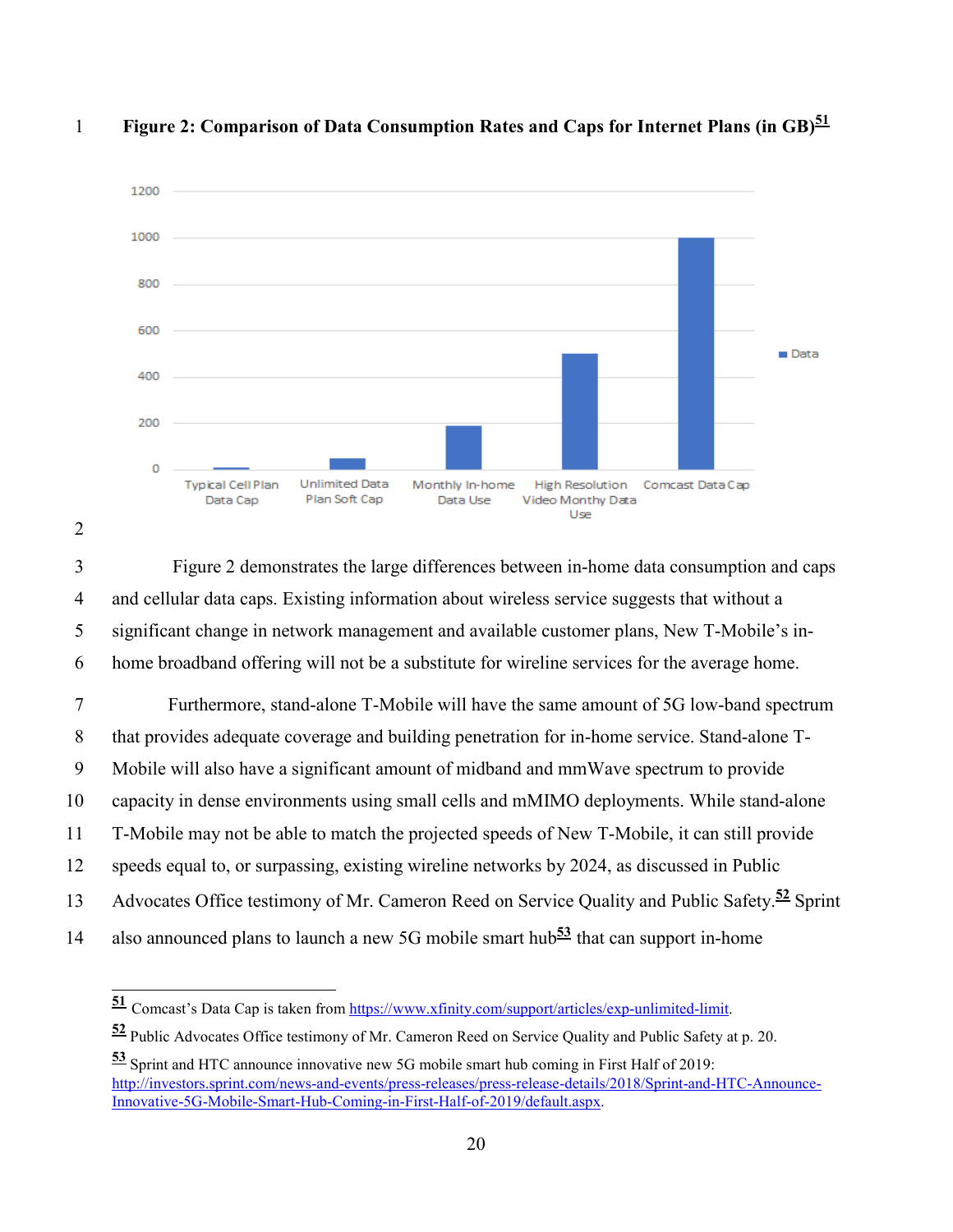1 broadband independently of the merger.<sup>54</sup> The Commission does not need to approve the merger 2 to improve in-home broadband options for Californians and the Commission should not consider 3 a loosely defined idea of a potential future service as a benefit of the merger. The Commission 4 should ensure that Sprint remains as a 5G competitor so that competition can help prices remain 5 affordable to low-income Californians, and so they can also benefit from 5G services. The 6 impacts of the merger on low-income customers are discussed more in the Public Advocates 7 Office testimony of Mrs. Eileen Odell.

 $\overline{a}$ **<sup>54</sup>** https://www.fiercewireless.com/5g/sprint-may-tackle-market-for-home-broadband-internet.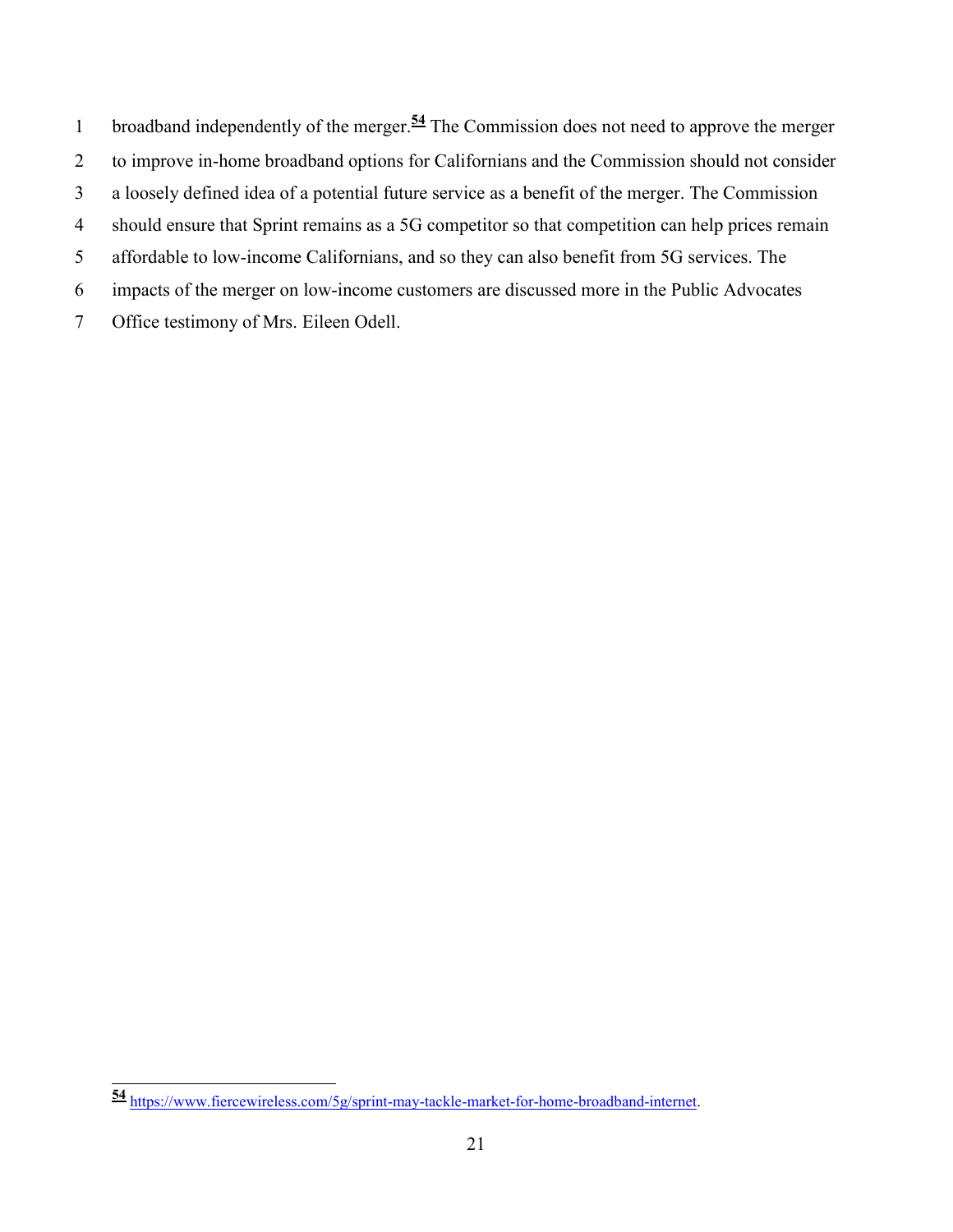#### 1 **III. CONCLUSION**

2 5G services will bring a host of benefits to the wireless market, including increased 3 speeds. However, the Commission should not attribute the benefits of 5G deployment as benefits 4 of the merger, as both companies are fully capable of deploying 5G services independently and 5 are already doing so in certain markets. The Applicants' plans for 5G deployment are also 6 unduly aggressive, moving ahead of projected customer demand and adoption rates for 5G 7 services. Sprint and T-Mobile independently will have adequate spectrum capacity to deploy 5G 8 service and will be able to deploy it in a time frame that will meet with projected adoption 9 figures.

10 5G benefits will also carry through to rural areas and in-home users without the merger, 11 and the Commission should not consider New T-Mobile's conceptual in-home broadband 12 offering as a merger benefit as there are still considerable issues about its viability, pricing, and 13 availability. Further, Sprint plans to deploy in-home broadband independent of the merger. 14 While it is true the merger will enable New T-Mobile to refarm more spectrum to 5G faster, 15 these proposed benefits of the merger do not outweigh the harms of losing a 5G facilities based 16 wireless provider. If the Commission fails to deny the merger, it should at the very least ensure 17 that New T-Mobile carries through on its promise to provide in-home broadband services and 18 deploy infrastructure in rural California through concrete commitments to serve underserved, 19 unserved, and low-income communities.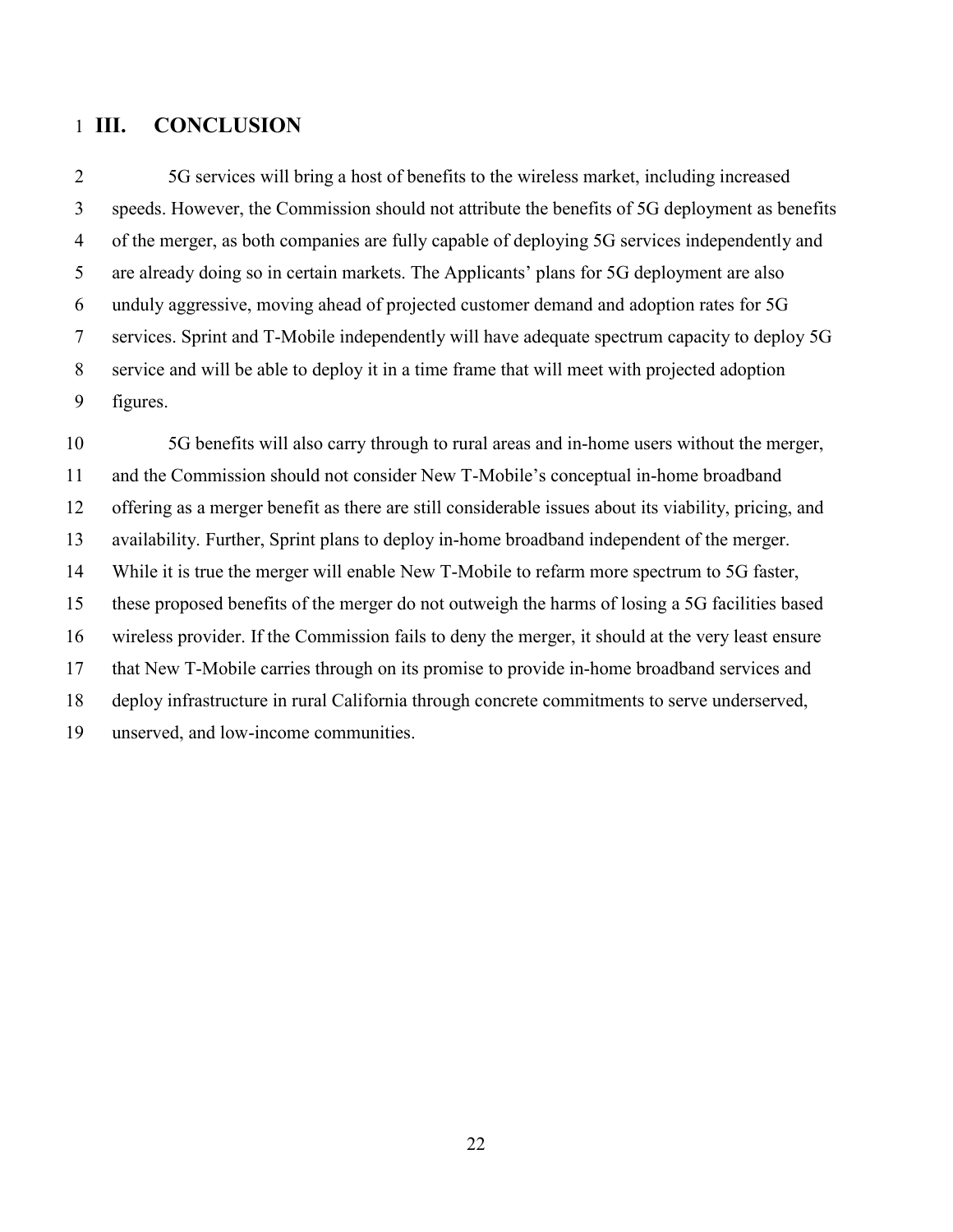# **ATTACHMENTS**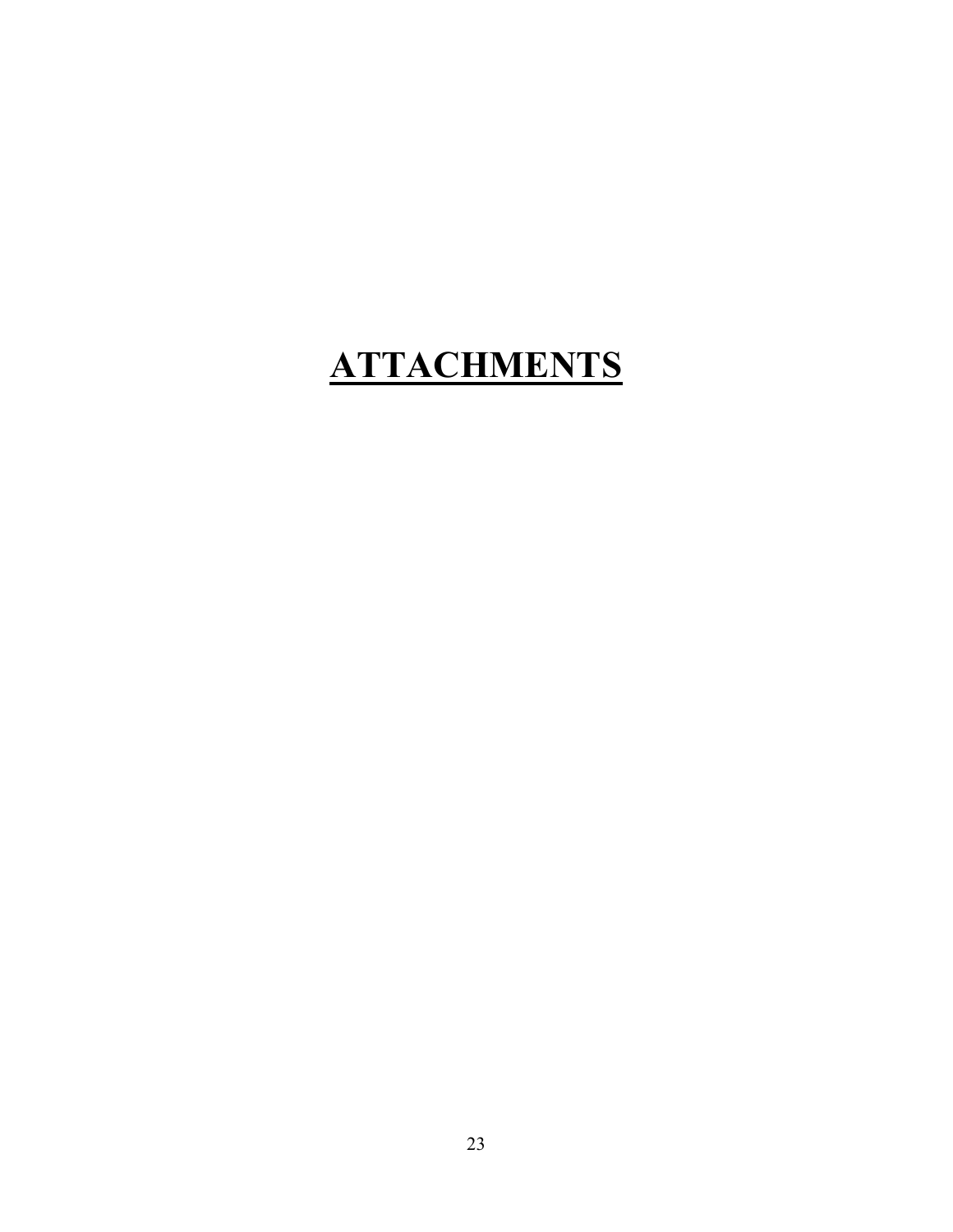#### **ATTACHMENT A**

#### **Statement of Qualifications and Experience**

My name is Cameron Reed. I am currently employed by the California Public Utilities Commission (Commission) as a Utilities Engineer assigned to the Public Advocates Office Communications and Water Policy Branch. I have a Bachelor of Science in Mechanical Engineering from the University of California-Davis. My studies included courses in engineering control systems, electrical circuits, experimental methodology, and mechanical systems design. I am a member of the Phi Theta Kappa honor society.

I began work with the Commission on July 5, 2016. I have worked on evaluating California Advanced Services Fund (CASF) Infrastructure and Public Broadband Housing applications. The CASF program funds broadband deployment projects in unserved or underserved areas of California and involves, among other items, evaluating utility financial information, deployment plans, and any existing broadband infrastructure in the area. I have previously submitted testimony concerning Telecommunications Public Safety in the general rate case (GRC) of Sierra Telephone Company (Application 16-10-003), Service Quality and Public Safety in the GRC of Ducor Telephone Company, (Application 17-10-003), Service Quality in the GRC of Foresthill Telephone Company (Application 17-10-004), and Public Safety and Cybersecurity in the Application of Pacific Gas and Electric for a Certificate of Public Convenience and Necessity to become a Competitive Local Exchange Carrier (Application 17- 04-010). I reviewed the merger between CenturyLink and Level 3 Communications (Application 17-03-016). I have reviewed thousands of the Federal Communications Commission's Network Outage Reporting System outage reports. During my time at the Commission, I have completed the National Exchange Carrier Association's (NECA) Foundations of Telecommunications Curriculum and completed the 38th Western National Association of Regulatory Utility Commissioners (NARUC) Utility Rate School.

24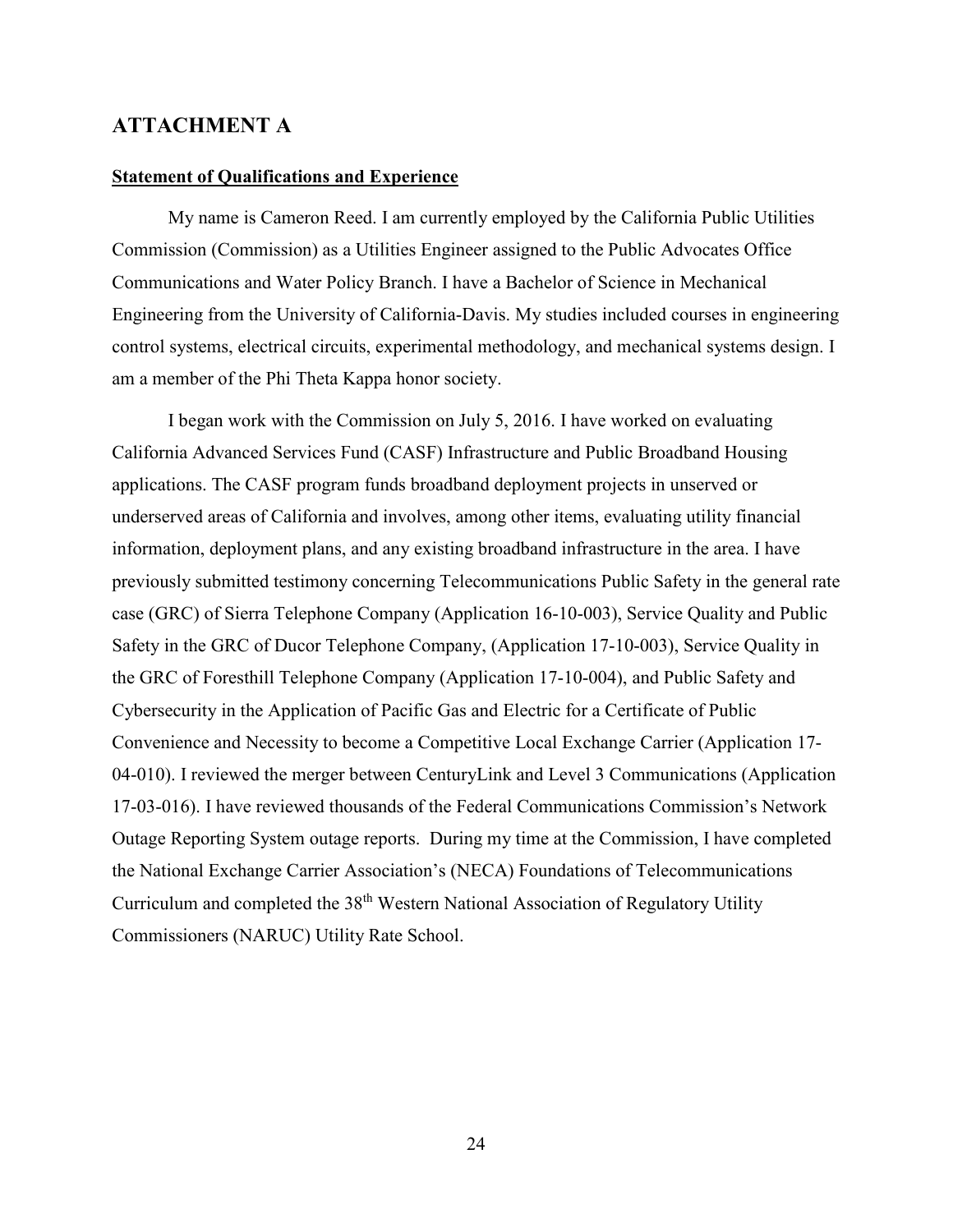#### **ATTACHMENT B**

 $\overline{a}$ 

#### **Fifth Generation Wireless Service Technical Appendix**

The ITU-R's IMT-2020 framework set forth discrete specifications and use cases that a 5G wireless service needs to meet.**<sup>55</sup>** IMT-2020 defined eight parameters to consider as key capabilities of a 5G wireless solution. In setting forth the key capabilities of the IMT-2020 framework, the ITU-R envisioned that 5G wireless service should match fixed networks as closely as possible. Figure B1 below compares the target capabilities of 5G service to the capabilities of 4G LTE service.



**Figure B1: ITU-R M.2083 Figure 3<sup>56</sup>**

**<sup>55</sup>** International Technical Union – Radiocommunication Sector (ITU-R) Recommendation M.2083 at p. 10-14. **<sup>56</sup>** *Id.* at p. 14.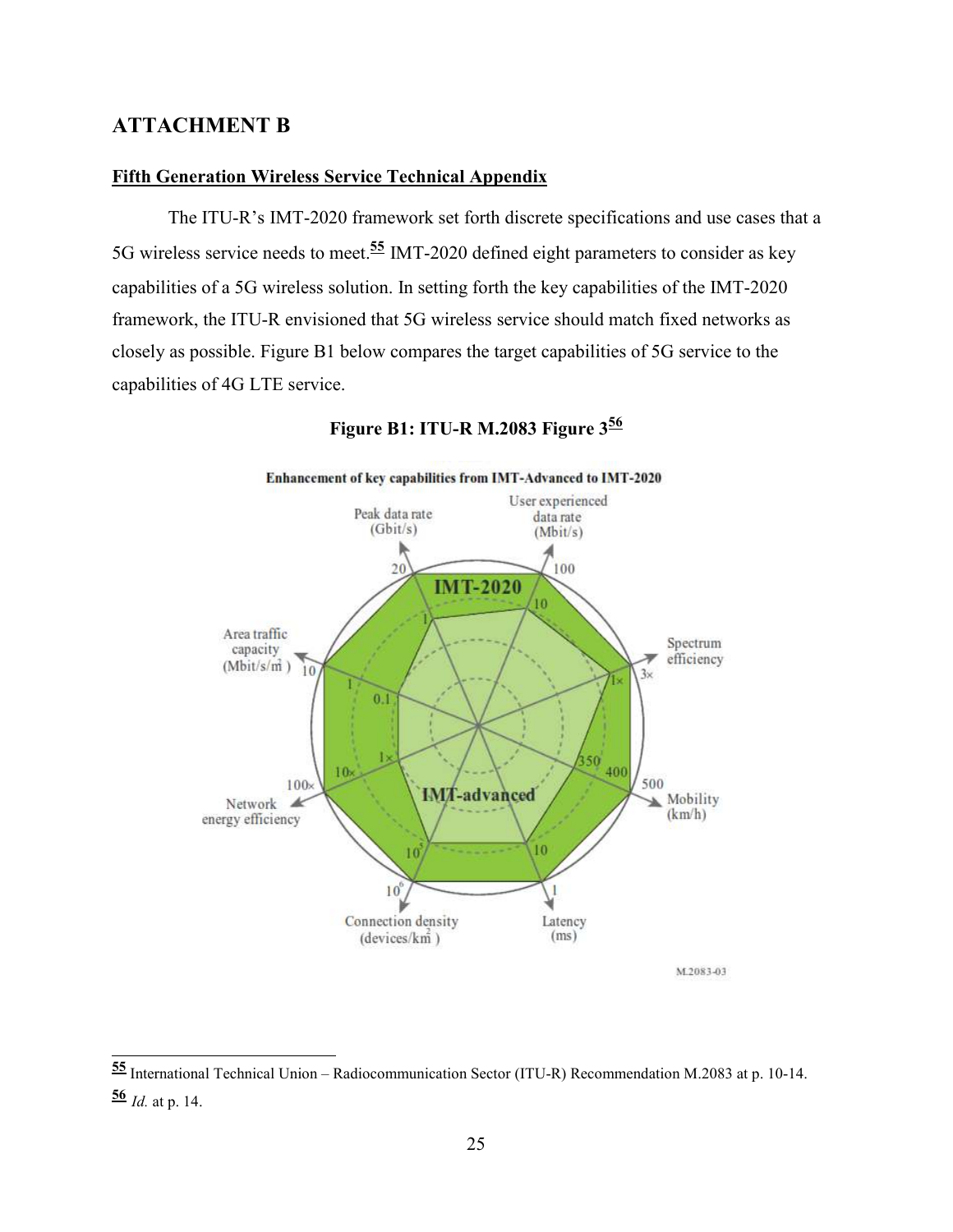Figure B1 indicates that the ITU-R expects that 5G wireless service will be faster and more efficient than 4G LTE services. The ITU-R's capability targets are explained more in the following sections.

#### **i. Peak Data Rate**

Peak data rate is the maximum achievable data rate under ideal conditions per user or connected device, measured in Gigabits per second (Gbps). IMT-2020 expects that a peak user data rate of 20 Gbps under certain conditions and scenarios, which is faster than the peak data rates that the Applicants are expecting of their networks. Customers will most likely experience 20 Gbps data rates in low traffic or cell site dense portions of the network.

#### **ii. User Experienced Data Rate**

The User Experienced Data Rate is the throughput speed that mobile users and connected devices can expect to experience throughout the areas covered by 5G services. IMT-2020 expects that average user will reliably have access to speeds of at least 100 Megabits per second (Mbps) for wide area coverage scenarios, such as urban and sub-urban areas.**<sup>57</sup>** IMT-2020 standards expect average data rates to reach as high as 1 Gbps in hotspot**58** environments such as inside buildings or in urban deployments with high small cell density.**<sup>59</sup>**

#### **iii. Latency**

Latency refers to the time it takes from when the source, such as a user or connected device, sends a packet to when the destination receives it, typically measured in milliseconds (ms). Regarding 5G wireless networks, Latency refers to the delay contributed by the radio access network. IMT-2020 expects that certain 5G use cases, such as MCC and some M2M communication, will have network Latencies as low as 1ms.

#### **iv. Mobility**

 $\overline{a}$ 

**<sup>57</sup>** *Id.* at p. 14.

**<sup>58</sup>** Hotspots are wireless access points created by a hardware device that takes advantage of cellular network data connections. In the context of IMT-2020, a hotspot also refers to use cases in an area with high user density, high traffic capacity expectations, and low user mobility such as user connections within a building.

**<sup>59</sup>** ITU-R Recommendation M.2083 at p. 14.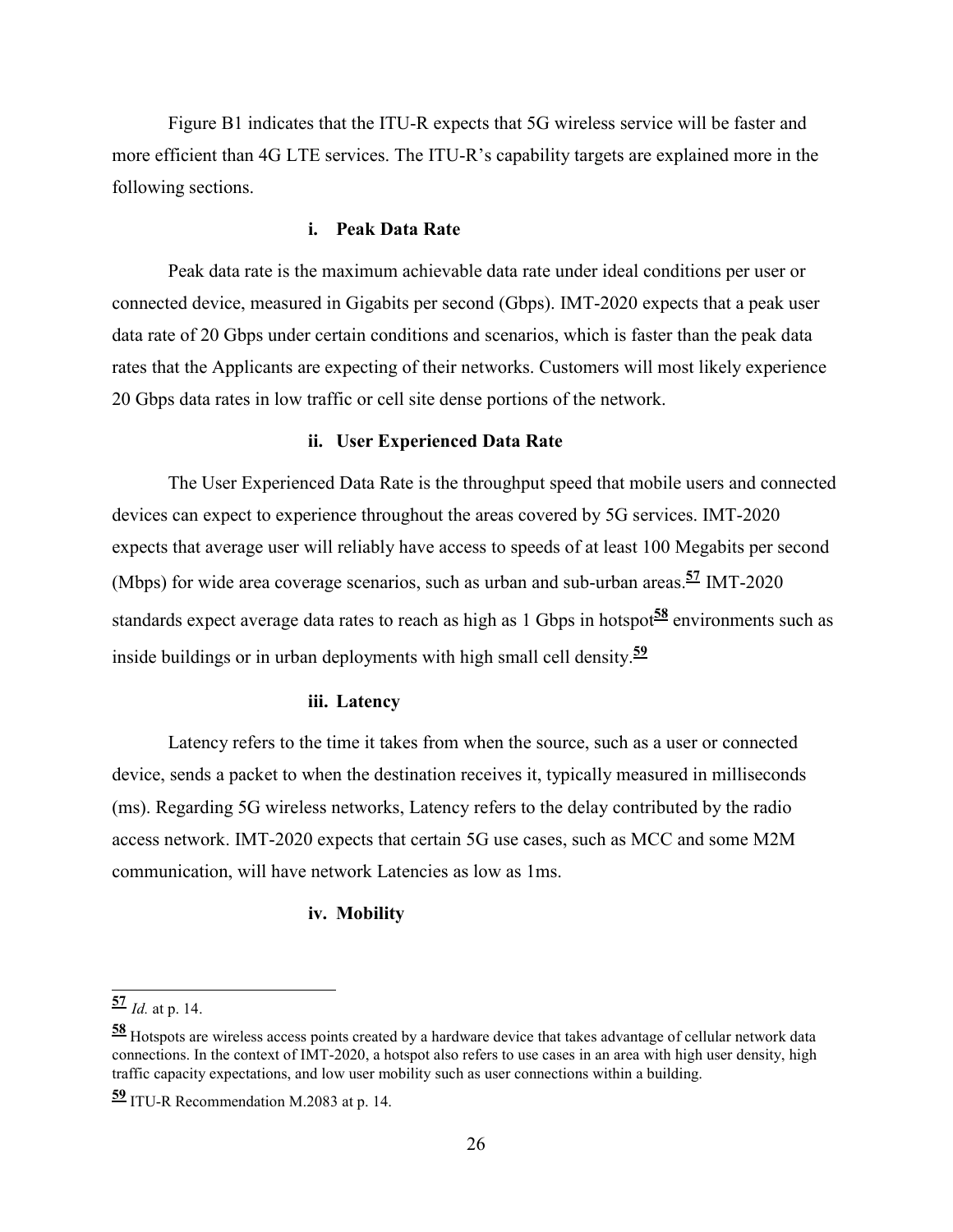Mobility refers to the maximum expected speeds, in kilometers per hour (kmph), where networks can seamlessly transfer connected devices between network radios at cell sites and maintain quality of service. For 5G applications, IMT-2020 expects signal transition to be seamless at speeds up to 500 kmph, or approximately 300 miles per hour (mph). IMT-2020 conceptualized 5G services to handle traffic seamlessly on high speed trains.

#### **v. Connection Density**

Connection Density refers to the number of connected devices per unit of area, defined devices per square kilometers (km). 5G wireless service is expected to support ten times more devices than 4G LTE wireless service, with the possibility of supporting 1 million devices per km<sup>2</sup>. 5G's large connection density will enable large scale IoT and M2M communication services.

#### **vi. Energy Efficiency**

5G wireless services are expected to be more energy efficient for radio access networks and for user devices. Energy Efficiency is represented as the amount of information transmitted in bits per unit of energy consumed to transmit that information in Joules. IMT-2020 expects that 5G wireless service, radios, and devices will be approximately 100 times more energy efficient than services based off the 4G LTE standard. This means 5G services will result in more energy efficiency customer handsets and remote sensors.

#### **vii. Spectrum Efficiency**

Spectrum efficiency refers to the average data throughput per unit of spectrum and cell resource used to provide that data, represented in bit per second per Hertz (Bit/s/Hz). Spectral Efficiency can be represented by the formula below:

Spectral Efficiency = Average Throughput / (Number of Cell Sites x Spectrum Deployed)

 5G services are expected to be three times more spectrally efficient than 4G LTE services. This means 5G provide more capacity per Hz of spectrum than 4G.

#### **viii. Area Traffic Capacity**

Area traffic capacity refers to the total traffic throughput available per geographic area, measured in Mbit per second (Mbps) per square meter. Area traffic capacity is expected to

27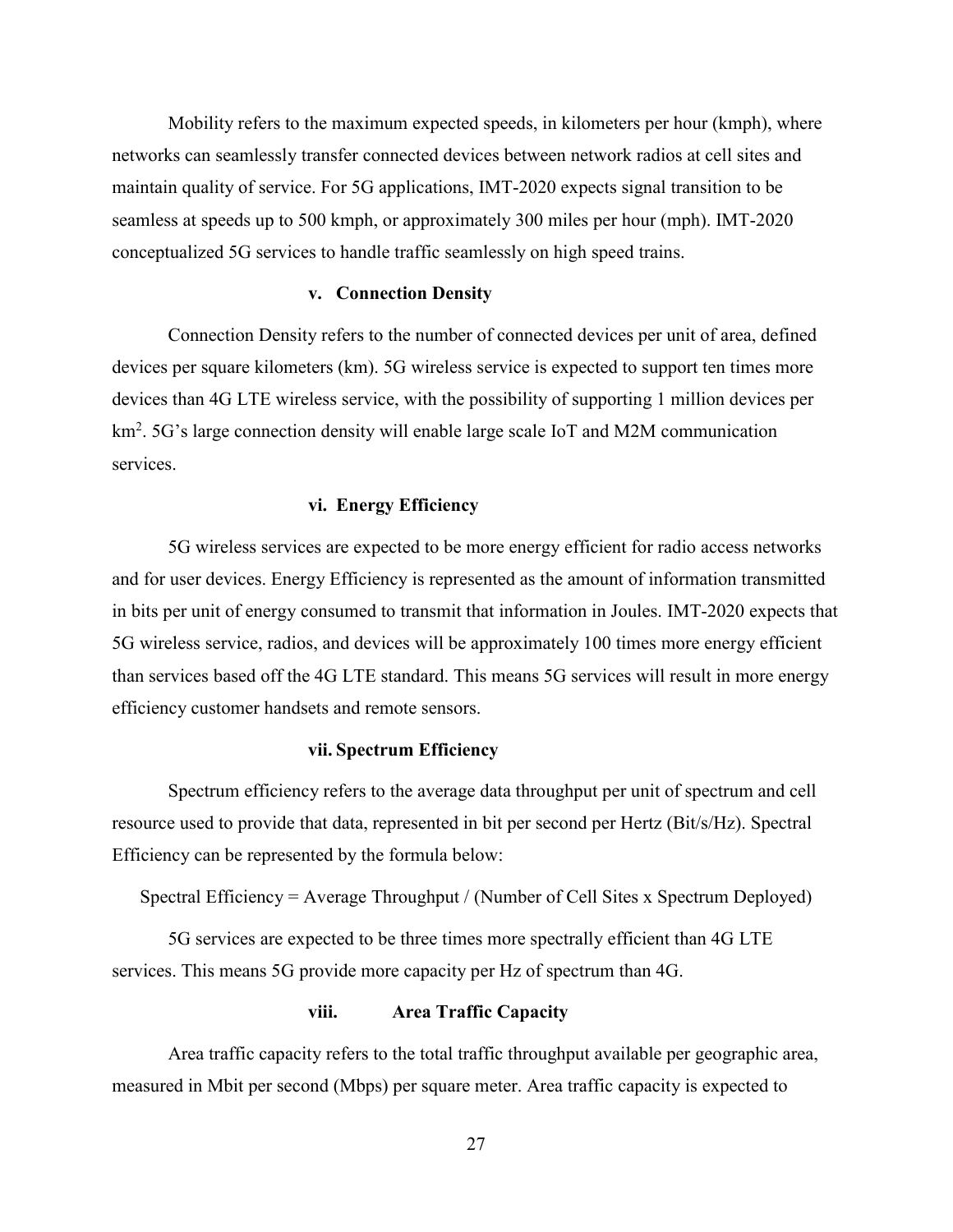increase by 100 times, to 10 Mbps per square meter, or 1 Gbps of capacity for a 100 square meter space in hotspot areas.

IMT-2020 does not expect 5G services to meet all key capabilities simultaneously but that 5G service should be configurable in order to meet the capabilities needed for emBB, IoT, M2M, and MCC applications.<sup>60</sup> The ITU-R outlines the capabilities it expects these use cases will specialize in, which figure B2 represents below:



#### **Figure B2: ITU-R M.2083 Figure 4<sup>61</sup>**

Figure B2 demonstrates that IMT-2020 expects emBB, or consumer 5G wireless service, to meet six of the key capabilities defined for 5G service. Specifically, IMT-2020 expects consumer 5G wireless service to have needs for high throughput, high mobility, and high capacity. Similarly, Massive machine type communications, such as those in M2M or IoT communications will specialize in large communication density and efficiency environments and MCC communications will focus on low latency and high mobility configurations.

 $\overline{\phantom{a}}$ 

**<sup>60</sup>** ITU-R Recommendation M.2083 at p. 15.

**<sup>61</sup>** *Id.* at p. 15.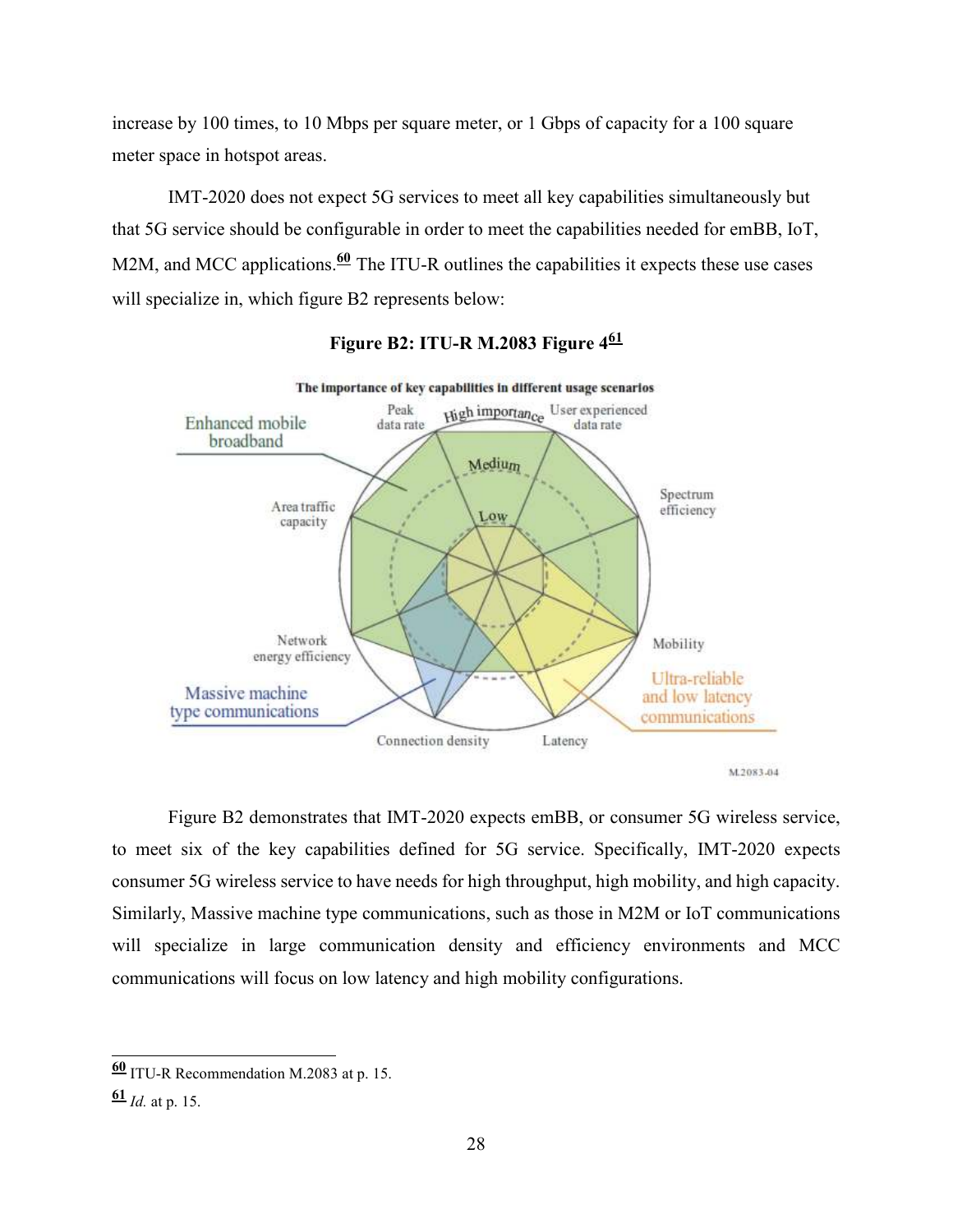The performance advancements expected from 5G NR services are supported by a variety of new technologies or methods to improve existing technologies. These new infrastructure techniques are key elements of the increased capabilities that 5G services have compared to 4G and 4G LTE wireless services. There are many individual advancements in physical and frequency transmission methods that combine to create the basis for 5G NR services, the most prominent technologies including massive Multi-Input Multi-Output (mMIMO), beamforming, small cell deployments, virtualization, and millimeter wave spectrum (mmWave). Most of these new technologies depend on cell site improvements and high frequency spectrum, not existing spectrum portfolios.

One network technology that 5G will be built on is mMIMO. Massive MIMO is an evolution of 4G's MIMO, in which cell sites have multiple antenna elements that are used to send and receive signals. 4G LTE MIMO used 4 transmission and receiving (4x4) antenna elements. 5G mMIMO will use at least 16 transmission and receiving (16x16) antennas, with the possibility of using hundreds of antennas,**<sup>62</sup>** to increase capacity, throughput speeds, and spectral efficiency. Nokia, a manufacturer of massive MIMO systems, predicts that mMIMO antennas have the capability to provide services with 5 times more capacity and five times more throughput than 4G services.**63** Accompanying mMIMO infrastructure is a transmission technique called beamforming. Beamforming is a radio signal broadcasting technique that will enable mMIMO and millimeter wave spectrum systems to function. Beamforming refers to the ability of a cell site to use multiple antennas to direct a single band of signal at a cellular end user. This will reduce the interference users experience from other signals and even allow 5G cell sites to reflect signals off structures to reach a nearby user which increases the coverage and signal strength a cell site is able to provide.

 $\overline{\phantom{a}}$ 

**<sup>62</sup>** Some manufacturers are making Antennas with 64 transmitting and receiving elements. *See*  https://5g.co.uk/guides/what-is-massive-mimo-technology/*.*

**<sup>63</sup>** *See* https://networks.nokia.com/solutions/massive-mimo.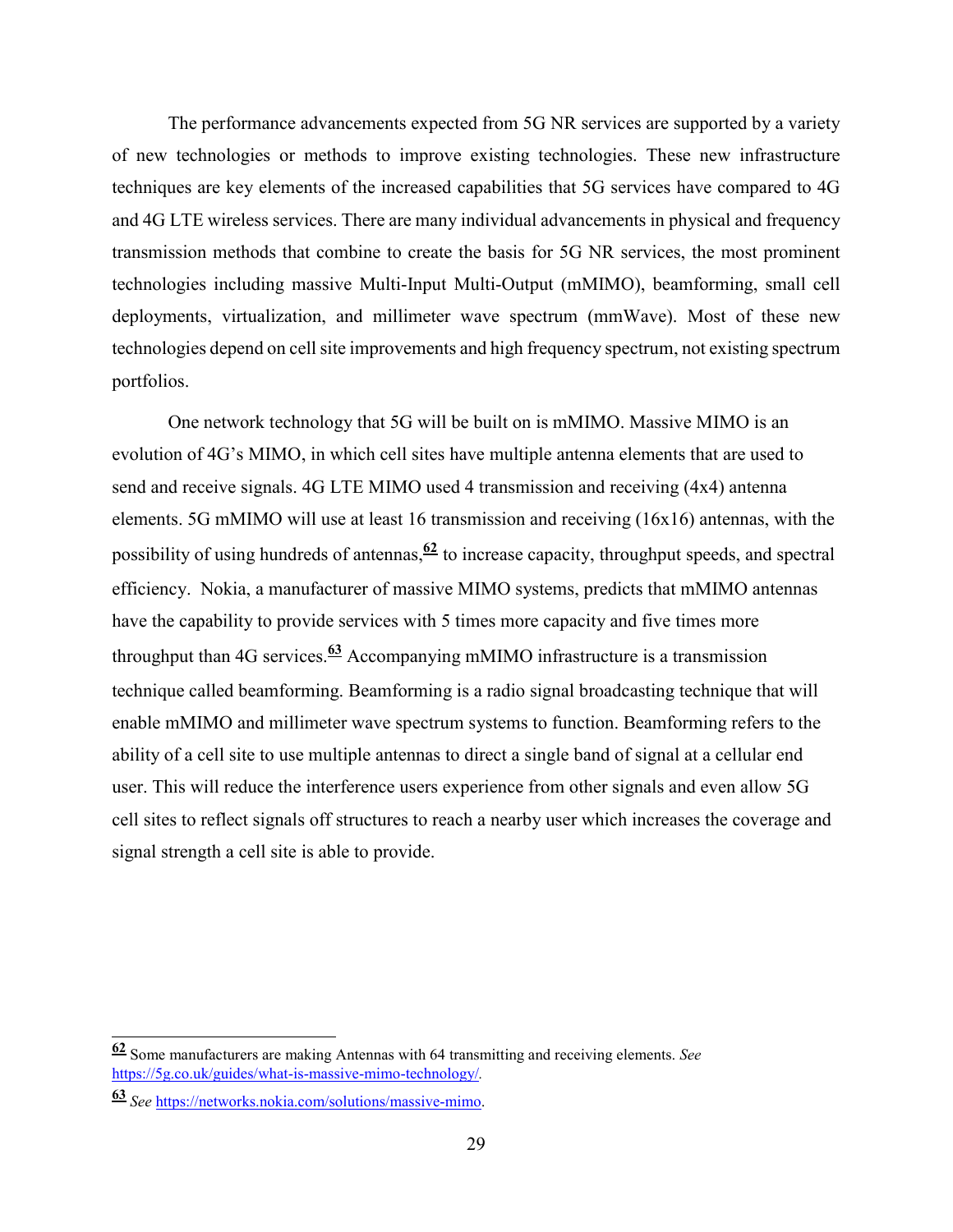



 Small cells are small cellular antennas site that can be deployed on utility poles or street lights and are used in deployment strategies that compliment mMIMO by increasing the density of cell sites in a geographical area. Small cells typically have a broadcast range of 100 meters or less, depending on the size of the cell. Because small cells are smaller, lighter, and require less power, it is easier for cellular providers to deploy small cells to bolster coverage, capacity, and throughput. Small cells are typically deployed in dense urban environments close to the cellphone users.**<sup>65</sup>** Small cells and mMIMO will be used in conjunction with mmWave spectrum to greatly increase the capacity and data throughput speeds of 5G wireless networks. MmWaves operate in the electromagnetic spectrum band between 30 to 300 GHz and wavelengths between 1 to 10 millimeters.**<sup>66</sup>** Because mmWave have shorter wavelengths than traditional cell phone signal bands, mmWave spectrum can transport more data to enable greater capacity and speeds at the expense of reduced coverage and building penetration. This reduction in coverage necessitates network denser deployments that are closer to the customer.

 Similar to how small cells will allow carriers to deploy cell sites closer to end users, network virtualization will allow cellular providers to move cellular network nodes closer to end users. Network virtualization allows providers to move from a predominately hardware driven

 $\overline{\phantom{a}}$ 

**<sup>64</sup>** Exhibit CR-7: Massive MIMO and Beamforming.

**<sup>65</sup>** *See* https://www.verizon.com/about/our-company/5g/what-small-cell-technology.

**<sup>66</sup>** https://transition.fcc.gov/Bureaus/Engineering\_Technology/Documents/bulletins/oet70/oet70a.pdf at p. 1.